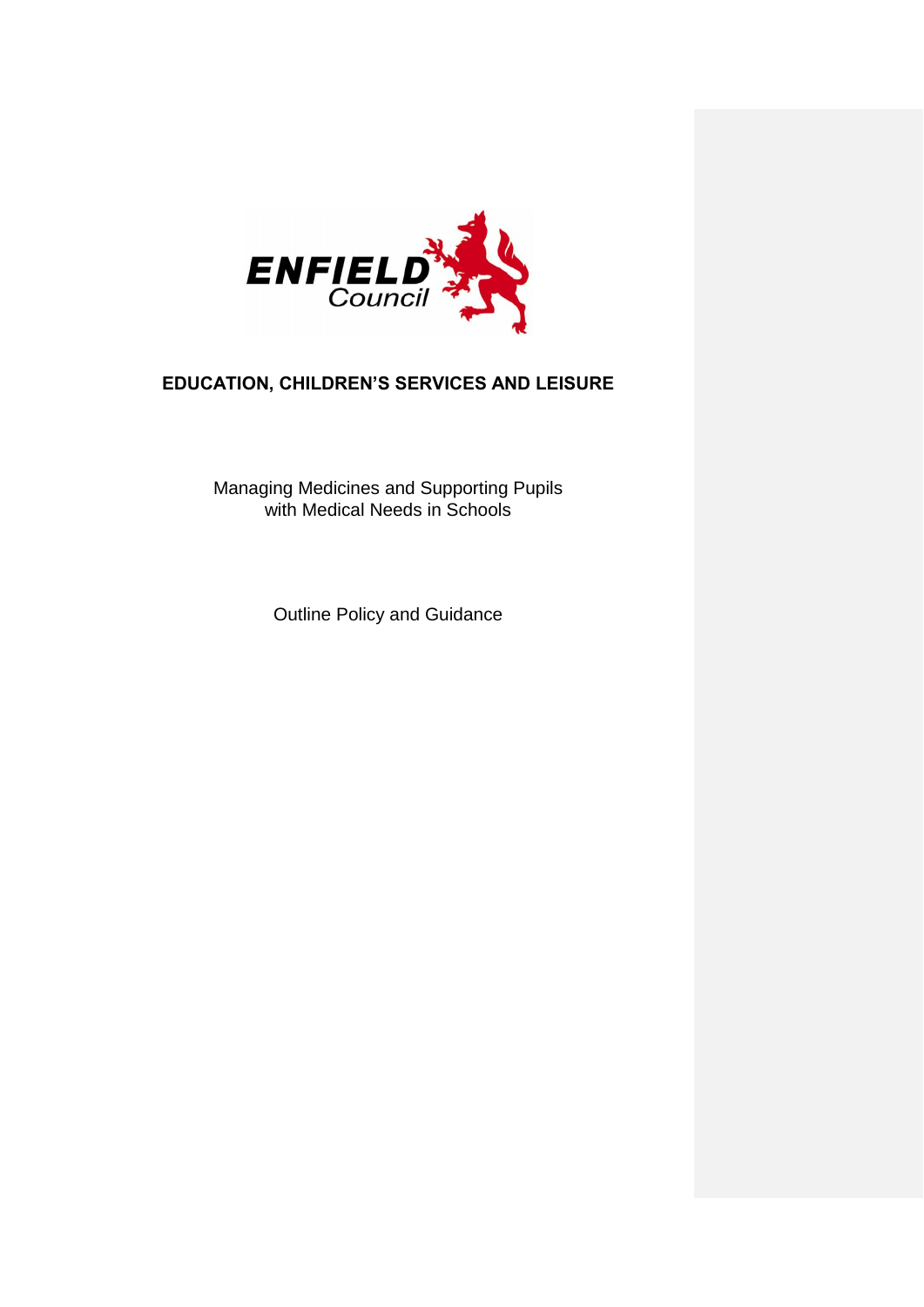| Contents<br>Section |    | 1. Introduction                                                                                                                                                                                                                                                                                                                                                                                                                                                                                                                                 | Page<br>3                                                                                                        |
|---------------------|----|-------------------------------------------------------------------------------------------------------------------------------------------------------------------------------------------------------------------------------------------------------------------------------------------------------------------------------------------------------------------------------------------------------------------------------------------------------------------------------------------------------------------------------------------------|------------------------------------------------------------------------------------------------------------------|
| Section             |    | 2. Policy                                                                                                                                                                                                                                                                                                                                                                                                                                                                                                                                       | 4                                                                                                                |
| Section             | 3. | <b>Guidelines:</b><br>Definition of medical needs<br>Rights and entitlements of pupils with medical needs<br>Admissions<br>Support and supervision<br>Confidentiality<br>Safety<br>Roles and responsibilities :                                                                                                                                                                                                                                                                                                                                 | 5<br>5<br>5<br>6<br>6<br>6                                                                                       |
|                     |    | The Local Authority and Employers<br><b>School Governing Bodies</b><br>Headteacher<br>School staff<br>Welfare & Support Assistants<br><b>School Health Service</b><br>Parents<br>Pupils<br>Ofsted<br>Administration and record keeping<br>Storage and handling of medication<br><b>Controlled Drugs</b><br>Non prescription medication<br>Refusal to take medication<br><b>Emergency Procedures</b><br><b>Educational Visits</b><br>Sporting activities<br>Transport<br>Intimate or invasive treatment<br>Off site education or work experience | 7<br>8<br>9<br>9<br>10<br>10<br>11<br>11<br>11<br>13<br>14<br>15<br>16<br>16<br>16<br>17<br>17<br>17<br>18<br>18 |
| Section 4.          |    | The Legal Framework                                                                                                                                                                                                                                                                                                                                                                                                                                                                                                                             | 20                                                                                                               |
| Section 5.          |    | <b>Reference Documents</b>                                                                                                                                                                                                                                                                                                                                                                                                                                                                                                                      | 24                                                                                                               |
| Section 6           |    | Useful contact details - Local and National                                                                                                                                                                                                                                                                                                                                                                                                                                                                                                     | 25                                                                                                               |
| Section 7.          |    | <b>Appendices</b><br><b>Outline Asthma Policy</b>                                                                                                                                                                                                                                                                                                                                                                                                                                                                                               | 28                                                                                                               |
|                     |    | Outline Health Care Plan and Guidance<br>Parental/Guardian request form for school/setting to administer<br>medication                                                                                                                                                                                                                                                                                                                                                                                                                          | Form 1<br>Form 2                                                                                                 |
|                     |    | Example letter for schools or settings to use to confirm agreement to<br>administer medication to a named child                                                                                                                                                                                                                                                                                                                                                                                                                                 | Form 3                                                                                                           |
|                     |    | Individual child record of medication administered<br>Form for parents or guardians to complete if they wish their child to<br>carry and administer his/her own medication                                                                                                                                                                                                                                                                                                                                                                      | Form 4<br>Form 5                                                                                                 |
|                     |    | Record of staff training<br>Specific guidelines/records for the administration of rectal diazepam<br>Record of rectal diazepam administered<br><b>Emergency Planning Form</b><br>Record of medication administered to all children                                                                                                                                                                                                                                                                                                              | Form 6<br>Form 7<br>Form 7a<br>Form 8<br>Form 9                                                                  |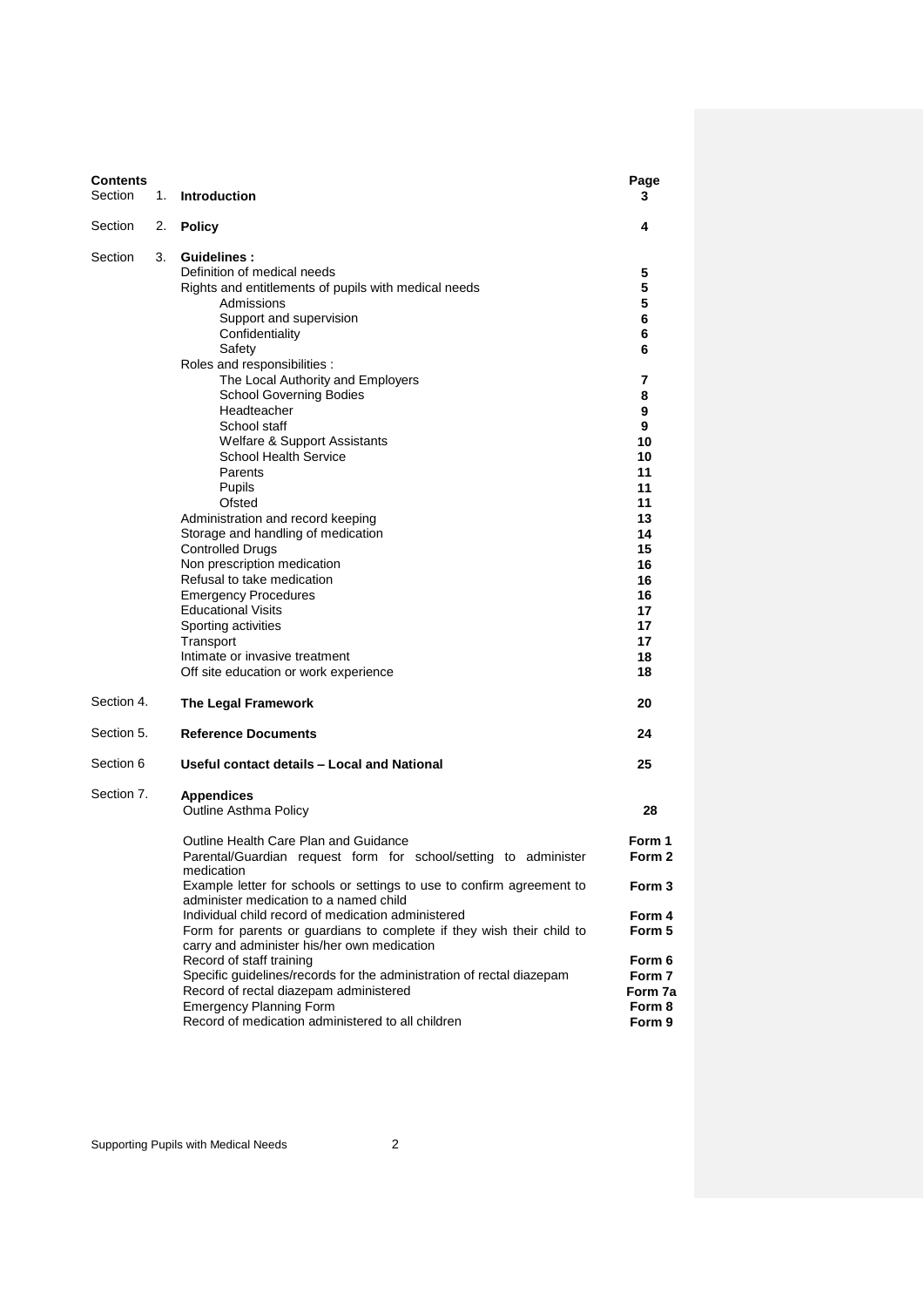# **1. Introduction**

# **What are the main issues ?**

Although generally it is reported that child health has never been better, the number of pupils with identified medical needs in mainstream schools and nursery classes has risen over the last few years. There are various reasons for this, including rising survival rates for premature/low birth weight babies, better diagnoses and improved treatments and medical interventions. In most cases children with these needs are able to participate in mainstream education without medication during the school day or with medication requirements that can be easily managed.

Many schools have already made arrangements, including training, to support children who may require emergency medication, e.g. for anaphylactic shock.

Special schools are likely to have had more widespread experience with such cases as there will be a number of children with special educational needs who also have medical needs. They may already have staff trained and procedures put in place.

# **What does this policy aim to do ?**

The aim of this policy and guidelines is to :

- a. build on existing good practice, which ensures that children with medical needs attend school and benefit from that attendance,
- b. set out ways in which schools can effectively and safely meet the needs of these pupils
- c. establish a framework which supports staff who are able to assist these pupils.
- d. complement the Health and Safety policies of schools.

Guidance advises that the employer has the responsibility for devising the policy. However schools, acting on behalf of the employer, should develop policies and procedures that draw on the employer's overall policy but are amended for their particular provision. A policy needs to be clear to all staff, parents and children. It could be included in the prospectus or in other information for parents. All policies should be reviewed and updated on a regular basis.

It is recommended that

- $\triangleright$  Governing Bodies of LA maintained schools adopt this policy, amending it as necessary for their own particular circumstances,
- Governing Bodies of Voluntary Aided and Foundation Schools are asked to consider adopting this policy and the outline procedures

#### to ensure that

- 1) the education of pupils with medical needs is protected,
- 2) children with medical needs receive proper care and support, and that
- 3) staff agreeing to administer medication are properly trained and indemnified.
- N.B. This policy does not give details of or procedures for particular medical conditions or situations. These would be addressed when undertaking training or setting up a pupil's health care plan, taking advice from relevant Health professionals. However, the DfES guidance document 'Managing Medicines in Schools and Early Years Settings (March  $2005$ <sup>1</sup> Includes a chapter on common medical conditions, that is, asthma, epilepsy, diabetes and anaphylaxis. In particular schools it is noted that all schools and settings should have an asthma policy that is an integral part of this policy. An outline policy is set out in the appendices to this document that can be adapted by schools.

 <sup>1</sup> www.teachernet.gov.uk/wholeschool/healthandsafety/medical/

Supporting Pupils with Medical Needs 3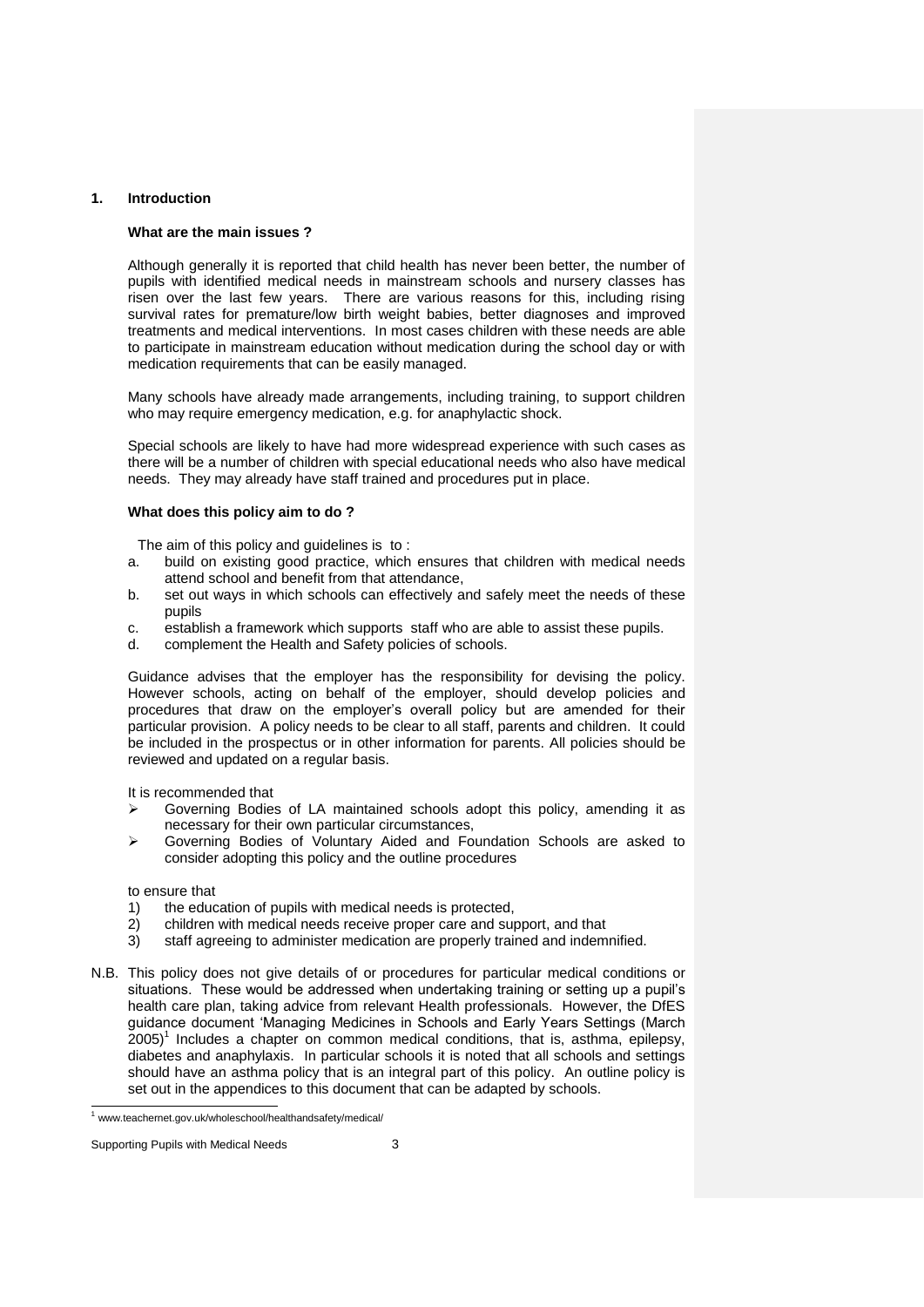### **2. Policy for Managing Medicines and Supporting Pupils with Medical Needs**

This policy has been revised and updated in accordance with guidance from the Department for Education and Skills and the Department of Health on 'Managing Medicines in Schools and Early Years Settings' which replaces Circular 14/96 Supporting Pupils with Medical Needs and the Good Practice Guide which accompanied it.

- 1. **This policy supports equality of opportunity**. All pupils have an entitlement to a full and balanced curriculum and should be able to participate as fully in school life as any medical or special educational need allows. Wherever possible children with medical needs, as well as those with special educational needs, should be attending mainstream provision with appropriate support. Positive responses by schools to a child's medical needs will not only benefit the child directly, but can also positively influence the attitude of their peers and can enable regular attendance.
- 2. **The purpose of this policy and guidelines is to maintain, strengthen and support partnerships between home and schools** by establishing an atmosphere of mutual trust which ensures that parents or guardians and their children do not feel that they are making unreasonable or uninformed demands on a school. It can also ensure that parents feel confident about informing the school about their child's condition especially when a child is first admitted. Establishing such an understanding between parents or guardians, pupils and the school can reduce the pressure on children (who carry the burden of the illness) and support them, thus increasing their potential for achievement and participation in the community.
- 3. **Parents or guardians have prime responsibility for their child's health and well being** and will need to establish agreements with school about their child's medical needs. In schools, the headteacher is normally responsible for deciding whether the school can assist a pupil who has such needs and who may need medication. However, such decisions should, as far as practicable and wherever possible, encourage regular attendance and full participation in school life. Loss of schooling because of poorly managed medication can affect the performance and achievement of the pupil and could lead to emotional and behavioural problems.
- 4. **There is no legal or contractual duty on most school staff to administer medicine or supervise a pupil taking it**. This is a voluntary role although some support staff may have specific duties to provide medical assistance as part of their contract. However, it is acknowledged that all staff use their best endeavours for pupils at all times, particularly in emergencies.

*Schools* should ensure that they have sufficient members of support staff who are appropriately trained to manage medicines as part of their duties.

5. All schools should have Health and Safety policies that include procedures for the administration of first aid, both in emergency and non urgent circumstances. Some staff may express fears about causing harm to a child but, generally, the consequences of taking no action could be more serious than those of trying to assist in an emergency. **This policy sets out principles and a framework which should enable staff to volunteer to support pupils with medical needs and to administer medication when necessary subject to adequate training and agreement of parents.** No pressure should be placed on staff but where they undertake to do this the LA or Governors of Foundation and Voluntary Aided schools, in conjunction with other agencies such as the Health Authority, will ensure that full training is given and confirm that insurance cover is provided. The establishment of a clear policy and guidelines supports those staff who wish to volunteer.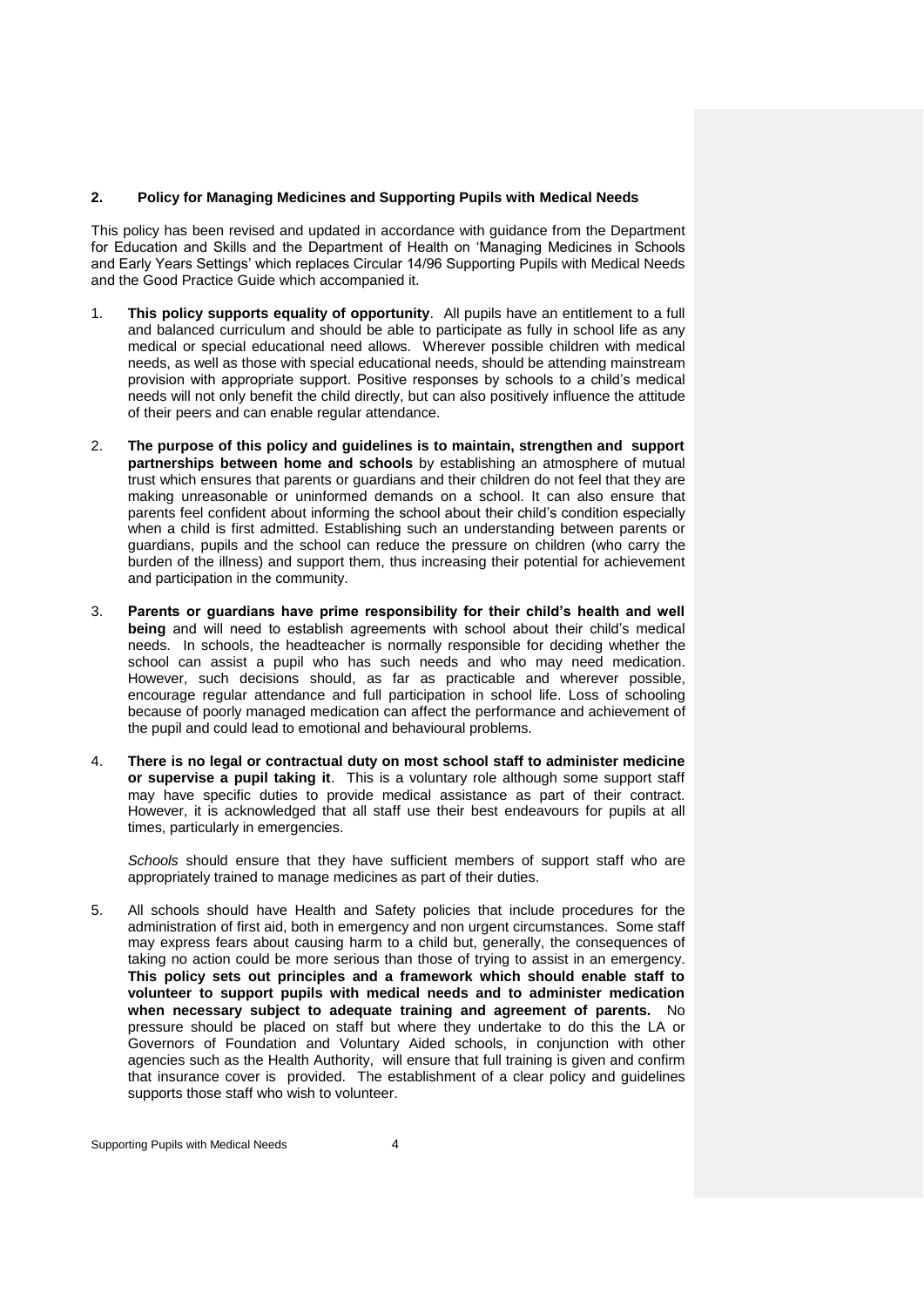Where employers' policies are that schools should manage medicines, there should be robust systems in place to ensure that medicines are managed safely. There must be an assessment of the risks to the health and safety of staff and others and measures put in place to manage any identified risks.

- 6. **The LA will provide full insurance cover** for staff of maintained schools, voluntary aided schools and foundation schools acting within the scope of their employment and supporting pupils with medical needs where appropriate training has been provided and agreed procedures set in place **and** where the schools have bought back into the Council's central insurance arrangements. Governing Bodies of schools who have not bought back will need to make sure that their insurance arrangements provide similar cover. Staff acting under guidelines in the course of their duties should be covered.
- 7. **Pupils should be allowed and encouraged to administer their own medication** so that they are taught to take responsibility for their needs. This is subject to the agreement of the parents and headteacher and if appropriate to the age, understanding, ability and aptitude of the child.
- 8. **This policy is based on the assumption that the need to administer emergency medication in mainstream schools is likely to occur infrequently.** Sometimes emergency support for a child may not require the administration of medicines as such, e.g. a child with diabetes who has a hypoglycaemia attack may need only some form of sugar - but this can have a positive and dramatic effect. On going support for such children may involve the need to monitor blood sugar levels; or to ensure that the child has frequent snacks and an awareness of the effects of sport and exercise.
- 9. **This policy and guidelines will be kept under review**.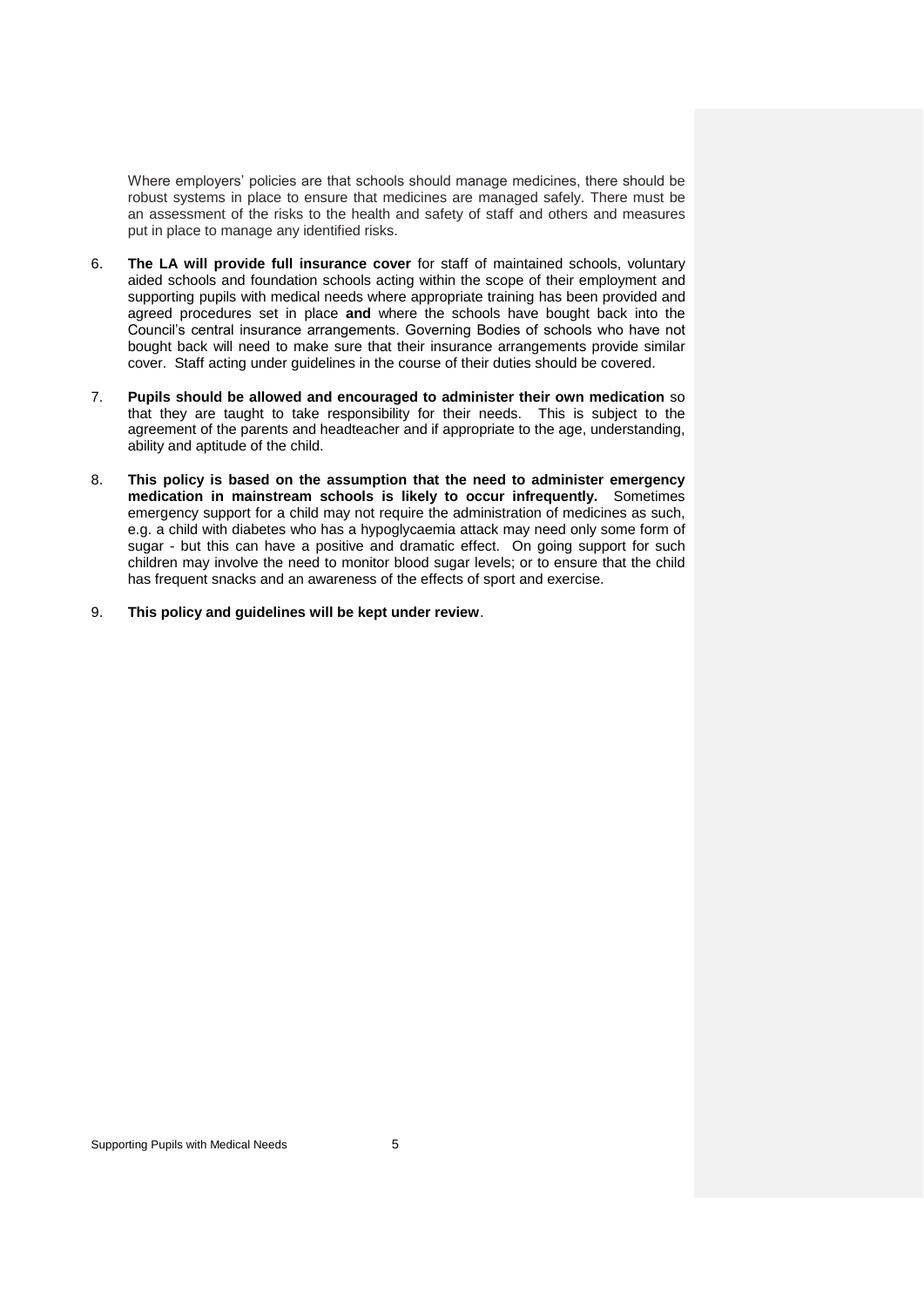# **3. Guidelines for the Procedure and Administration for Managing Medicines and Supporting Pupils with Medical Needs**

### **What is meant by medical needs ?**

Most pupils will at some time have a medical condition that may affect their participation in an educational setting . For many this will be short term. e.g. finishing a course of medication. To allow pupils to attend while completing a medication course will minimise the time that they need to be absent.

Other pupils have medical conditions that, if not properly managed, will limit their access to education. Such pupils should be regarded as having **medical needs**.

It is important to have sufficient information about the medical condition of any child with long-term medical needs. If a child's medical needs are inadequately supported this may have a significant impact on their experiences and the way they function in or out of school. The impact may be direct in that the condition may affect cognitive or physical abilities, behaviour or emotional state. Some medicines may also affect learning leading to poor concentration or difficulties in remembering. The impact could also be indirect; perhaps disrupting access to education through unwanted effects of treatments or through the psychological effects that serious or chronic illness or disability may have on a child and their family.

The Special Educational Needs (SEN) Code of Practice 2001 advises that a medical diagnosis or a disability does not necessarily imply SEN. It is the child's educational needs rather than a medical diagnosis that **must** be considered.

Schools need to know about any particular needs before a child is admitted, or when a child first develops a medical need. For children who attend hospital appointments on a regular basis, special arrangements may also be necessary. It is often helpful to develop a written health care plan for such children, involving the parents and relevant health professionals.

The local Consultant in Communicable Disease Control can advise on the circumstances in which pupils with infectious diseases should not be in school and the action to be taken following the outbreak of an infectious disease.

# **What are the rights and entitlements of pupils with medical needs ?**

#### **Admissions :**

Pupils with medical needs have the same rights of admission to school as other pupils and cannot generally be excluded from school for medical reasons. The message that can be given to pupils about the severity of their medical problems, i.e. that they present major management challenges, will affect their own confidence and progress drastically.

Some children with medical needs are protected from discrimination under the Disability Discrimination Act (DDA). Under Part 4 of the DDA, responsible bodies must not discriminate against disabled pupils in relation to their access to education and associated services.

Schools should be making reasonable adjustments for disabled children including those with medical needs at different levels of school life; and for the individual disabled child in their practices and procedures and in their policies. Schools are also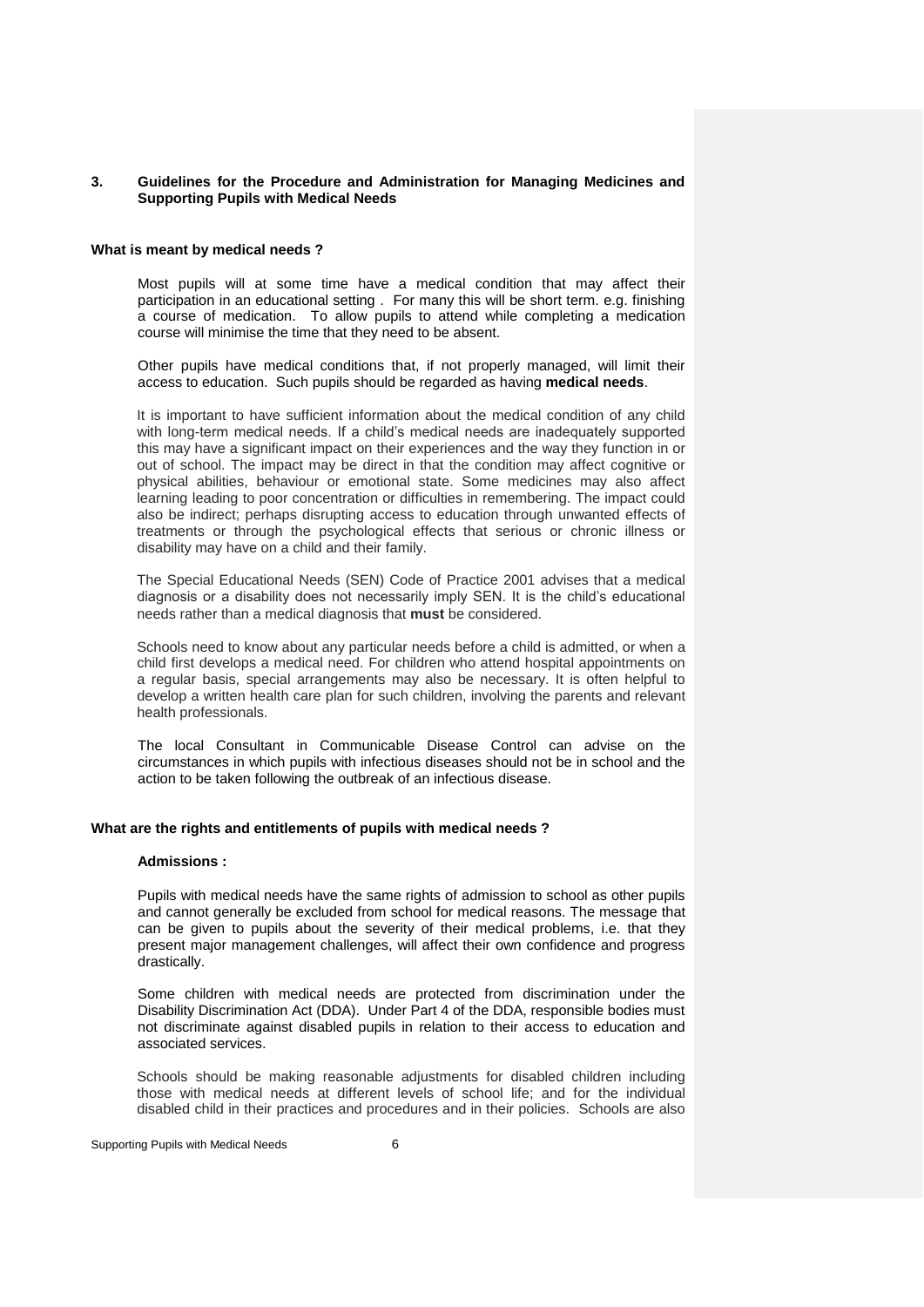under a duty to plan strategically to increase access, over time. This should include planning in anticipation of the admission of a disabled pupil with medical needs so that they can access the school premises, the curriculum and the provision of written materials in alternative formats to ensure accessibility and creating specific job descriptions for support staff to administer medication.

#### **Support and Supervision :**

Most pupils with medical needs are able to attend their school regularly and, with some support, can take part in most normal activities. However, the school may need to take extra care in supervising some activities to make sure that these pupils and others are not put at risk. This may apply particularly to isolated areas of a school, e.g. school playground and field or offsite, e.g. trips, swimming. There may also be rare occasions when emergency support or medication is required.

#### **Confidentiality :**

The medical information relating to a pupil will be treated as confidential and will only be disclosed to those who need to know to be able to support the pupil and with the agreement of the parents and/or pupil. This is to maintain the trust and confidence of the pupil.

### **Safety :**

It is important that responsibility for pupils' safety is clearly defined and that each person involved with pupils with medical needs is aware of what is expected of them. Close co-operation between schools, parents or guardians, health professionals and other agencies can help to provide a suitably supportive environment for these pupils.

#### **Roles and Responsibilities**

It is important that responsibility for child safety is clearly defined and that each person involved with children with medical needs is aware of what is expected of them. Close co-operation between schools, parents, health professionals and other agencies will help provide a suitably supportive environment for children with medical needs.

# **What is the role of the Local Authority and Employers**

To offer advice and support to schools.

To provide a broad framework to :

- a. encourage the inclusion of children with medical needs in the full life of an educational setting
- b. help staff who support these children to feel confident and reassured about the tasks that they agree to undertake.

To monitor the implementation of the policy.

To take the lead in consulting with relevant agencies which can provide information, advice, training and support.

To have appropriate Insurance to provide cover for injury to staff or action against staff acting within the scope of their employment.

Local Authorities and other employers, schools (including community nursery schools) should consider the issue of managing administration of medicines and supporting **Formatted**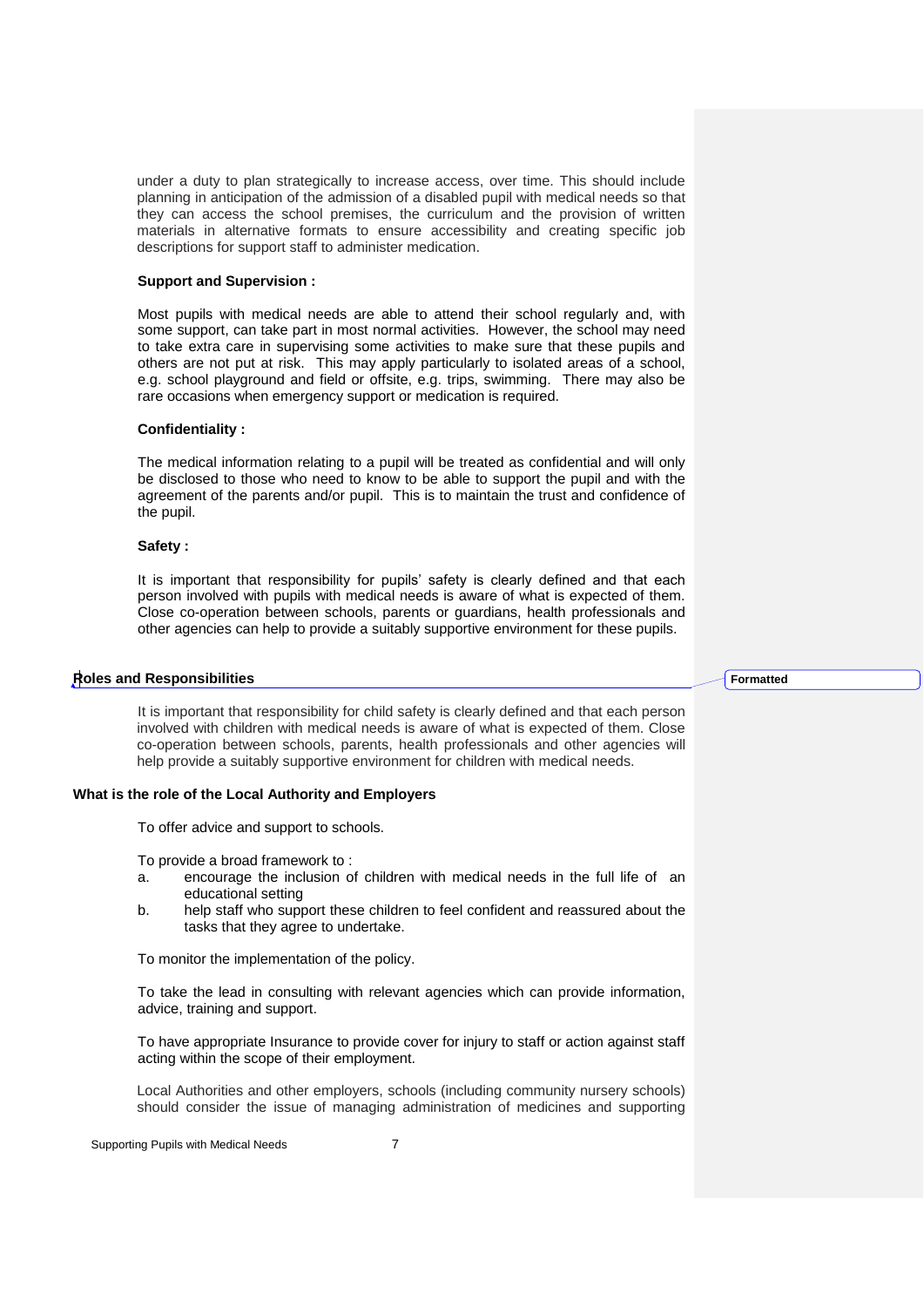children with more complex health needs as part of their accessibility planning duties. It will greatly assist the smooth integration of children into the life of the school.

For community, community special and voluntary controlled schools and community nursery schools, the Local Authority, as the employer, is responsible for all health and safety matters. For local authority day nurseries, out of school clubs (including open access schemes), holiday clubs and play schemes the registered person, which may be the authority itself, is responsible for all health and safety matters.

Employers should make sure that their insurance arrangements provide full cover in respect of actions which could be taken by staff in the course of their employment. It is the employer's responsibility to make sure that proper procedures are in place; and that staff are aware of the procedures and fully trained. Keeping accurate records is helpful in such cases. Employers should support staff to use their best endeavours at all times, particularly in emergencies. In general, the consequences of taking no action are likely to be more serious than those of trying to assist in an emergency.

In most instances, the Local Authority, or a school will directly employ staff. However, some care or health staff may be employed by a local health trust or Social Services department, or possibly through the voluntary sector. In such circumstances, appropriate shared governance arrangements should be agreed between the relevant agencies.

The employer is responsible for making sure that staff have appropriate training to support children with medical needs. Employers should also ensure that there are appropriate systems for sharing information about children's medical needs in each school for which they are responsible. Employers should satisfy themselves that training has given staff sufficient understanding, confidence and expertise and that arrangements are in place to up-date training on a regular basis. A health care professional should provide written confirmation of proficiency in any medical procedure.

# **What is the role of the Governing Body ?**

The Governing Body has a general responsibility for all of the school's policies even when it is not the employer.

The Governing Body will generally want to take account of the views of the headteacher, staff and parents in developing a policy on supporting pupils with medical needs to ensure that their needs are met and that they are included in the full life of the school. The cultural and religious views of parents and pupils should always be respected.

In County schools the Governing Body should follow the Health and Safety policies and procedures recommended by the LA as employer.

The Governors of Voluntary Aided Schools are recommended to adopt this policy.

The Governing Body as employer in foundation schools is recommended to adopt this policy and should confirm that insurance cover is provided for staff who volunteer to administer medication and, as part of the policy, that training is undertaken and clear working procedures are implemented.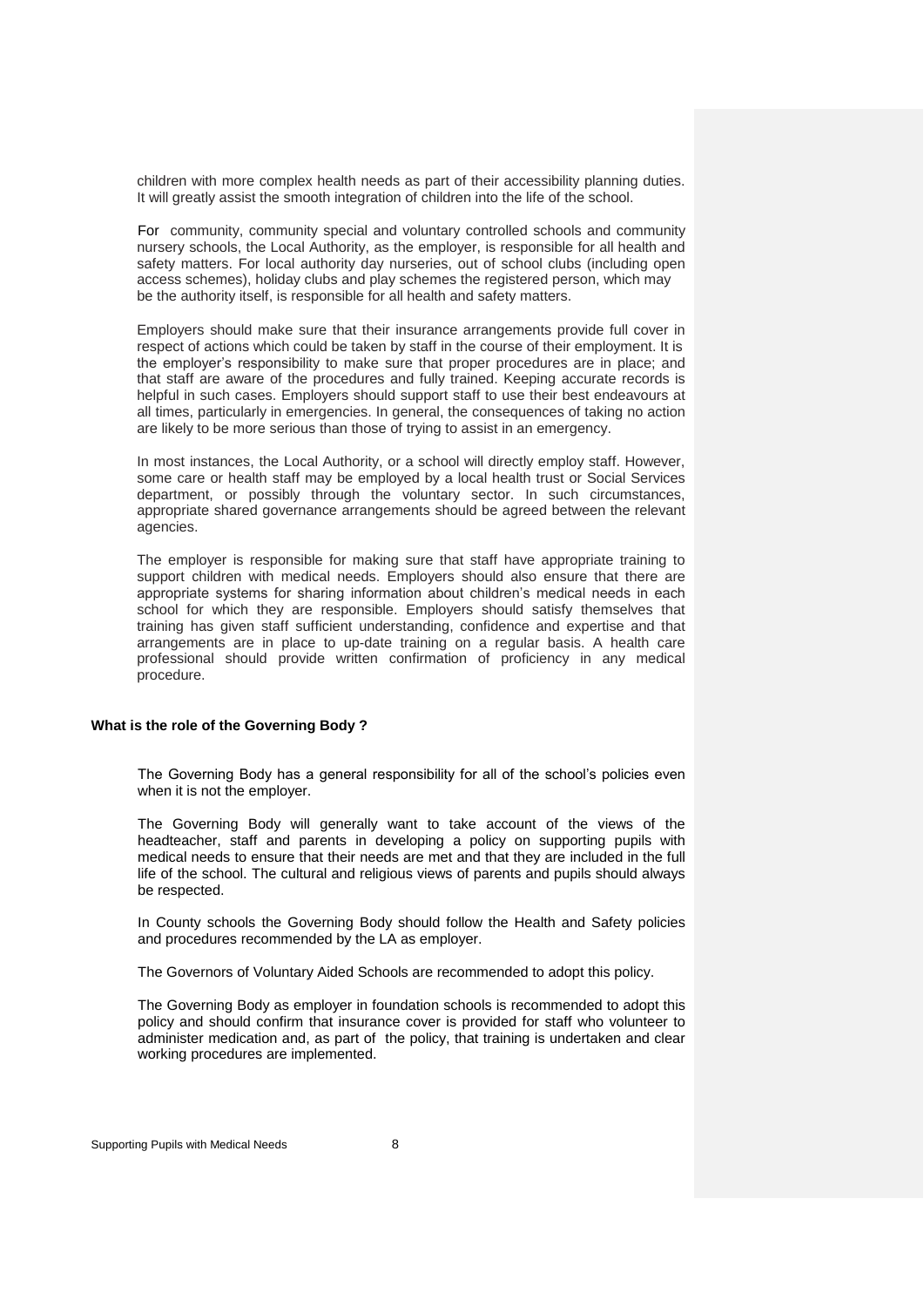The policy to support pupils with medical needs should be seen as an integral part of the school's Health and Safety policy encouraging inclusion and setting out the agreed procedures to be followed.

Criteria under the national standards for under 8s day care make it clear that day care providers should have a clearly understood policy on the administration of medicines. If the administration of prescription medicines requires technical or medical knowledge then individual training should be provided to staff from a qualified health professional. Training is specific to the individual child concerned. Ofsted's guidance on this standard sets out the issues that providers need to think through in determining the policy.

#### **What is the role of the Headteacher?**

The Headteacher is responsible for implementing the employer's policy into practice and for developing detailed procedures.

The Headteacher should make sure that all parents or guardians are aware of the policy and procedures for including and supporting children with medical needs although parents should be reminded that they must keep their children at home when they are unwell. This might, for instance, be done via the school prospectus and a school policy.

The Headteacher will ensure that all staff, temporary, permanent or employed by other services, are aware of the policy and where appropriate, follow agreed procedures and that staff are properly supported and trained.

When work experience is arranged for pupils with medical needs the Headteacher should ensure that the placement is suitable for a pupil with a particular medical condition. The head should seek advice when necessary, e.g. from the School Nurse, School Doctor or Community Paediatrician. Students should be encouraged to share relevant information with employers.

Co-ordinating and disseminating information on an individual pupil, particularly in secondary schools, can be difficult. Headteachers may like to consider giving this role to a particular member of staff. This person could then be the first point of contact for parents or guardians and staff and liaison with external agencies.

# **What is the role of school staff ?**

Where staff volunteer to administer medication they must be given access to and opportunities to attend appropriate training and should not give medication without such training or instruction. This training may be provided by the School Nurse or a Health Visitor.

If staff follow documented procedures, they should be fully covered by their employer's public liability insurance should a parent make a complaint. The head should ask the employer to provide written confirmation of the insurance cover for staff who provide specific medical support.

The Governing Body as employer in Foundation schools should ensure that adequate insurance cover is provided for staff who volunteer to administer medication in accordance with agreed guidelines.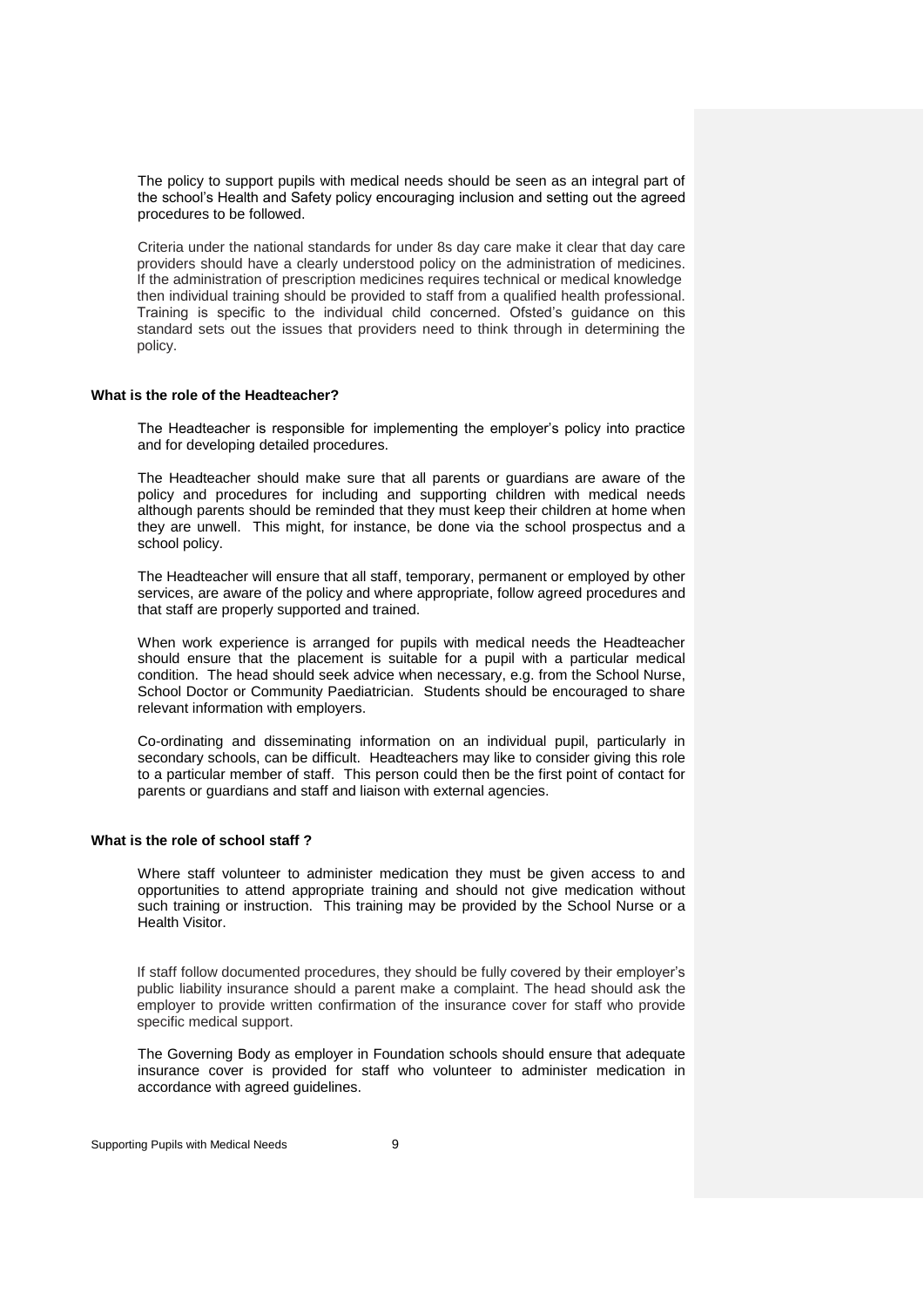If pupils refuse to take medication they should not be forced to do so by staff. However, parents or guardians should be informed as a matter of urgency and, if appropriate, the emergency services called.

Some staff may be naturally concerned for the health and safety of a child with a medical condition, particularly if it is potentially life threatening. Staff with children with medical needs in their class or group should be informed about the nature of the condition, and when and where the children may need extra attention. The child's parents and health professionals should provide this information.

All staff should be aware of the likelihood of an emergency arising and what action to take if one occurs. Back up cover should be arranged for when the member of staff responsible is absent or unavailable. At different times of the day other staff may be responsible for children, such as lunchtime supervisors. It is important that they are also provided with training and advice.

A non trained member of staff should not administer medication at any time as they will not be covered by the LEA's insurance (or a GM school's insurance). **N.B. this is to be distinguished from undertaking an emergency procedure such as Cardiopulmonary resuscitation - CPR which obviously should be attempted if deemed necessary by the member of staff - whether trained or not.**

#### *School Staff Giving Medicines*

Teachers' conditions of employment do not include giving or supervising a pupil taking medicines. Schools should ensure that they have sufficient members of support staff who are employed and appropriately trained to manage medicines as part of their duties.

Any member of staff who agrees to accept responsibility for administering prescribed medicines to a child should have appropriate training and guidance. They should also be aware of possible side affects of the medicines and what to do if they occur. The type of training necessary will depend on the individual case.

# **What is the role of Welfare and Support Assistants ?**

It may be a requirement of their job description that Welfare or Support Assistants administer medicines or carry out some medical procedures. This will always be on the advice and guidance of a medical professional and after training.

It may also be a requirement of the job to undertake first aid training.

If these members of staff volunteer to administer medication then they must have appropriate training and should follow the procedures as set out in this policy and the school policy

# **What is the role of the school health service?**

The school health service can provide advice on health issues to children, parents, education staff, education officers and Local Authorities. NHS Primary Care Trusts and NHS Trusts, Local Authorities, Early Years Development and Childcare Partnerships and governing bodies should work together to make sure that children with medical needs and school and setting staff have effective support.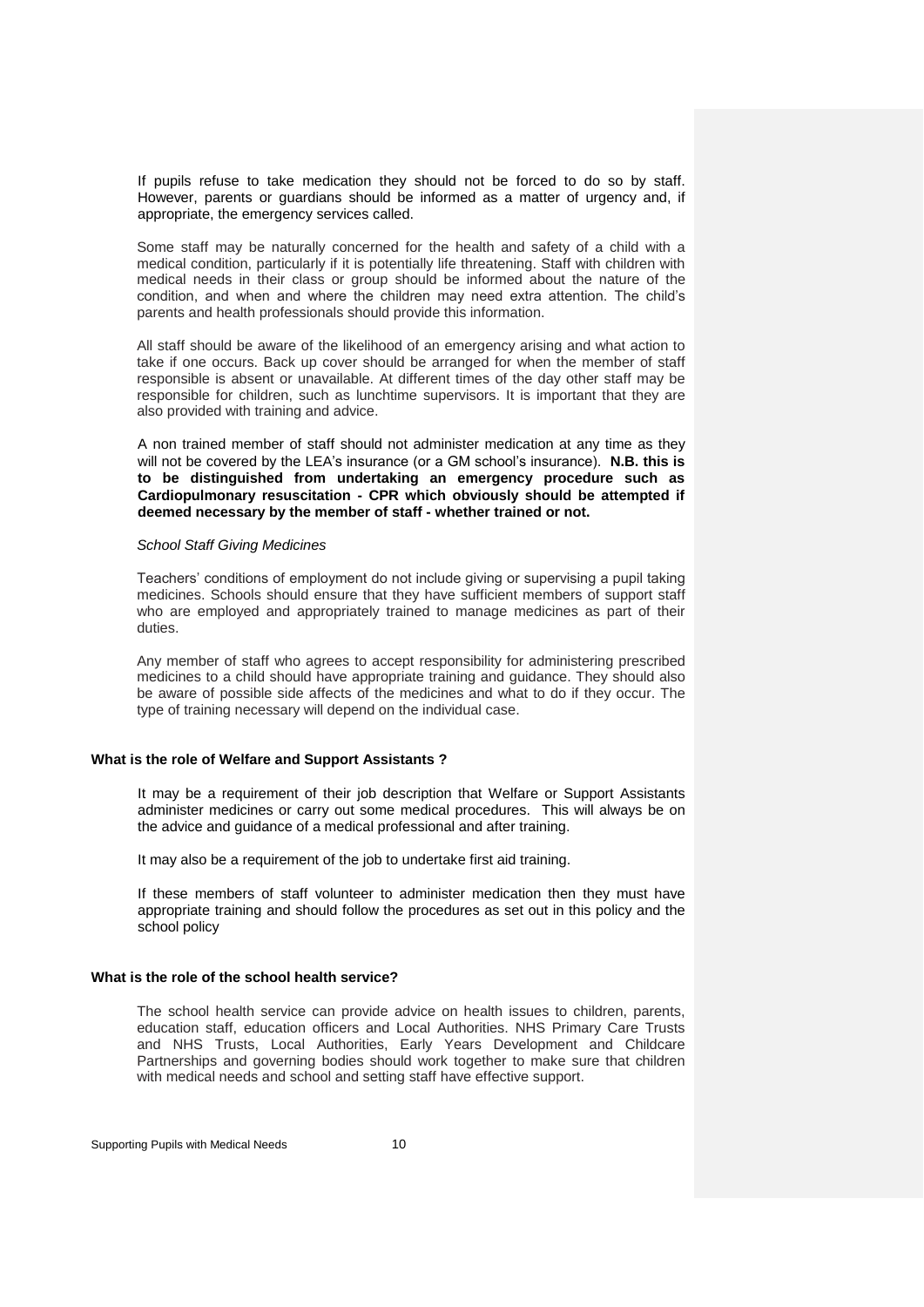# **What is the role of parents or guardians ?**

Parents, as defined in section 576 of the Education Act 1996, include any person who is not a parent of a child but has parental responsibility for or care of a child. In this context, the phrase 'care of the child' includes any person who is involved in the fulltime care of a child on a settled basis, such as a foster parent, but excludes baby sitters, child minders, nannies and school staff.

Parents or guardians have prime responsibility for their child's health and should be advised of the need to provide full information about their child's medical needs, including details on medicines and their child needs, when a child is first admitted to school or if a medical condition develops. Advice may also be obtained from the pupil's GP or from the School Doctor. Parents should work in close liaison with the school for the benefit of their child.

It only requires one parent to agree to or request that medicines are administered. As a matter of practicality, it is likely that this will be the parent with whom the school has day-to-day contact. Where parents disagree over medical support, the disagreement must be resolved by the Courts. The school should continue to administer the medicine in line with the written consent given and in accordance with the prescriber's instructions, unless and until a Court decides otherwise.

It is important that professionals understand who has parental responsibility for a child and should check this as necessary.

Parents must notify the school of any change of circumstance relating to their child's medical needs.

Parents should encourage self medication where this appropriate.

It is recommended that Headteachers consider involving parents when staff training is taking place.

# **What is the role of pupils ?**

Where appropriate to the age and understanding of the pupil s/he should be encouraged to contribute to her/his own health care plan.

It is good practice to allow pupils who can be trusted to do so to manage their own medication from a relatively early age and schools should encourage this. If pupils can take their medicine themselves staff may only need to supervise this.

Where appropriate and with the agreement of parents or guardians and the pupil with medical needs, other pupils could be made aware of potential emergency situations and how to alert staff and summon help. However, careful consideration needs to be given to the issue of confidentiality.

### **What is the role of Ofsted?**

During school inspections Ofsted inspectors must evaluate and report on how well schools ensure pupils' care, welfare, health and safety. Ofsted will look to see whether 'administration of medicines follows clear procedures'. The Commission for Social Care Inspection (CSCI) already has a regular programme of inspections for care homes and other types of residential establishment such as special residential and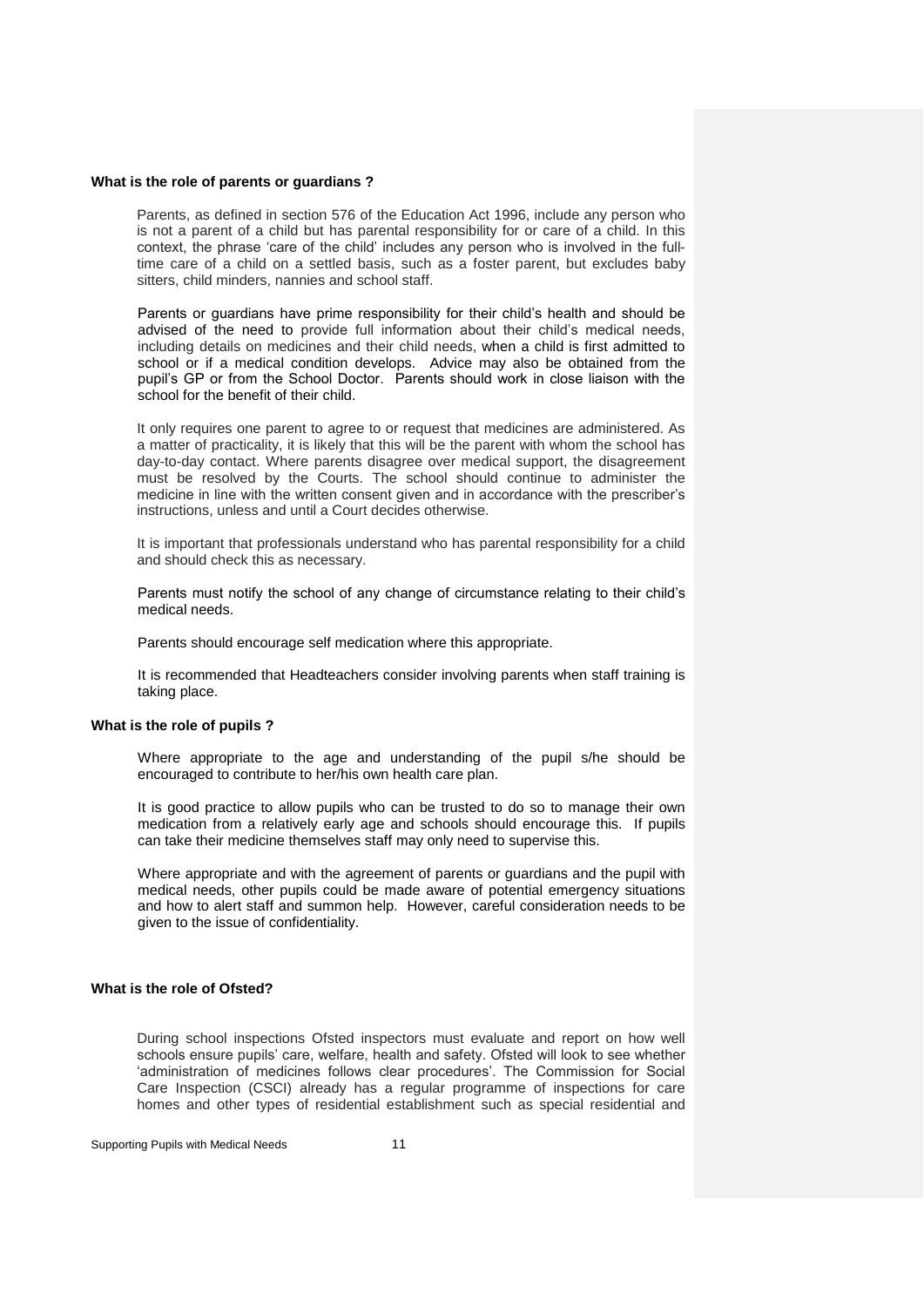boarding schools. Specialist pharmacy inspectors are available for follow-up visits if the generic inspection reveals any cause for concern.

During LA inspections Ofsted will look at support for health and safety, welfare and child protection. Ofsted will look to see that 'Schools are well supported in developing their health and safety policies and receive comprehensive guidance on dealing with medical needs'. From September 2005, LAs' services will be inspected within multiinspectorate joint area reviews of children's services. Inspectors propose to assess that steps are taken to provide children and young people with a safe environment, including that the safe storage and use of medicines is promoted.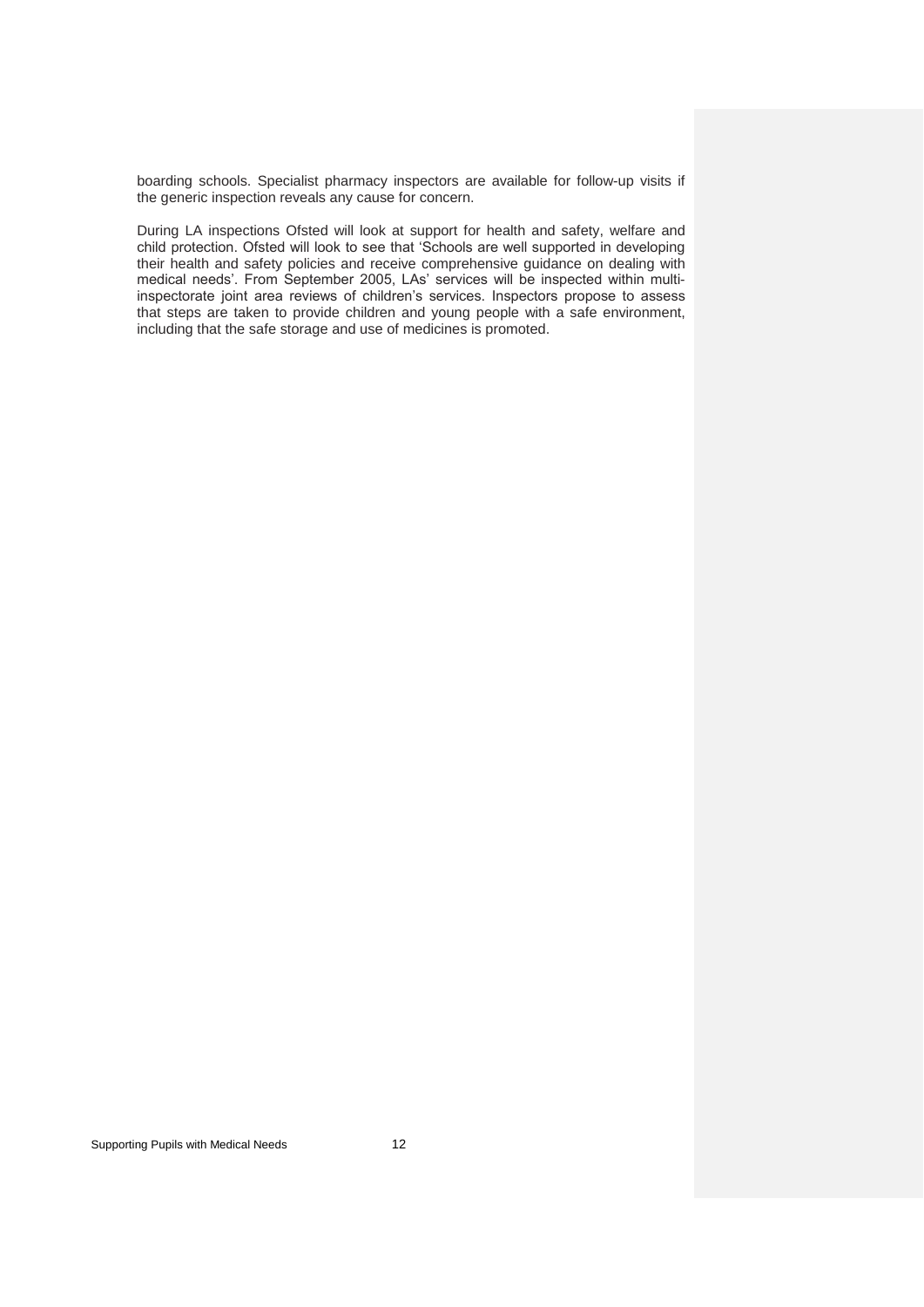#### **Administration and record keeping for supporting pupils with medical needs in schools**

(Model forms and letters are attached in the appendices to this document)

Where a child needs access to prescription-only medicine the GP or consultant should confirm that the child is fit to attend school. Parents or guardians should be encouraged to ask the GP to take into account school hours when prescribing medication to enable, wherever possible, medication to be taken outside school hours.

Medication should be taken to school only when absolutely essential. In these cases parents or guardians should agree this in advance with the Headteacher.

Some children and young people with medical needs have complex health needs that require more support than regular medicine. It is important to seek medical advice about each child or young person's individual needs $^2$ .

Schools will need to draw up individual protocols or health care plans to ensure the safety of pupils in such cases. These plans should ensure that school staff have sufficient information to understand and support a pupil with medical needs. They should be drawn up in conjunction with the parents or guardians and, where appropriate, the child and the child's medical carers. They should set out in detail the measures needed to support a pupil in school, including preparing for an emergency situation. Not all pupils with medical needs will require a health plan. *(Example Form 1 attached)*

The information in the plans must be treated in confidence and should be used for no other purpose than for the school to set up an effective support system. Ideally, however, the headteacher should ensure that parents or guardians understand and agree to the need for this information to be shared with other appropriate school staff for the benefit of the pupil. If information is withheld from staff they may act in good faith when providing medical assistance but may act incorrectly through no fault of their own.

No pupil under 16 should be given medication without his or her parent's/guardian's written consent. *(Example Form 2 attached)* The School should confirm this in writing to parents or guardians. *(Example Form 3 attached)*

Any member of staff giving medicine to a pupil should check the details on the pupil's health care plan and the medication - in particular the name, written instructions provided by parents or doctor, prescribed dose, expiry date.

Records should be kept of the administration of medicines. There is no legal requirement for this but it would be good practice and would offer assurance to staff and parents that correct procedures have been followed. It would be advisable that schools provide copies to the parents on each occasion that medical support is provided or on a regular basis as agreed between the parents and schools. *(Example Form 4 attached)*

If in doubt about any procedure staff should not administer the medicines but check with the parents or a health professional before taking further action. If staff have any other concerns related to administering medicine to a particular child, the issue should be discussed with the parent, if appropriate, or with a health professional attached to the school or setting.

Schools should also arrange for staff to complete and sign a record each time they give medicine to a child. Form 4 or 9 can be used for this purpose. Good records help demonstrate that staff have exercised a duty of care. In some circumstances such as

Supporting Pupils with Medical Needs 13

 *2 'Including Me:Managing Complex Health Needs in Schools and Early Years Settings (Council for Disabled Children, 2005) provides practical advice on supporting children with more complex needs.*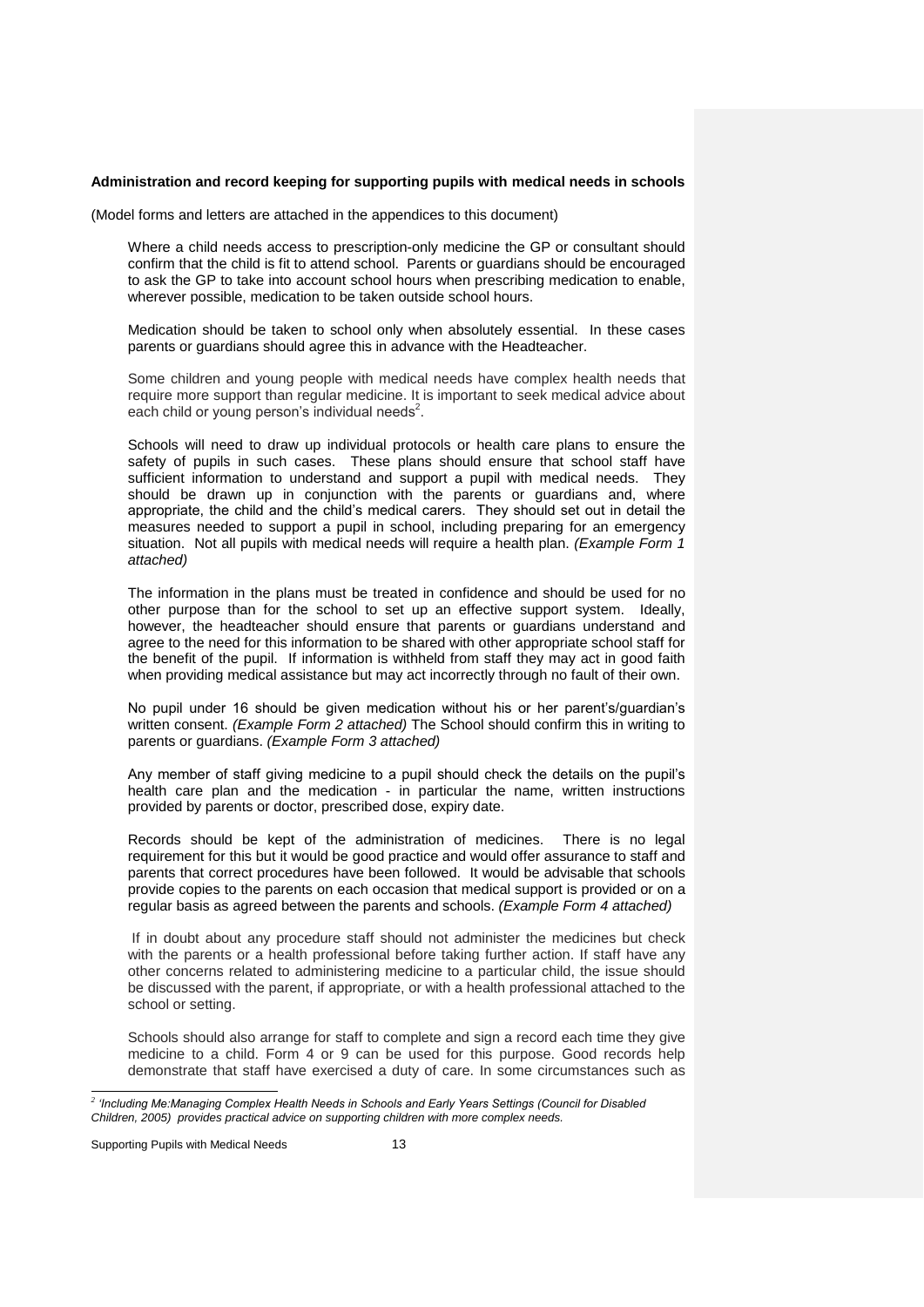the administration of rectal diazepam, the dosage and administration must be witnessed by a second adult. *(Example Form 7a).*

If it is proposed that a pupil can carry and administer his/her own medication, this should be discussed and agreed by the school and parents or guardians and recorded. *(Example Form 5 attached)*

Schools should keep a record of those staff who have agreed to support pupils with medical needs and administer medication and who have been trained. This would be necessary for insurance purposes. *(Example Form 6 attached)*

If pupils with medical needs participate in school trips or other outside activities arrangements for taking any necessary medication will need to be taken into consideration. Staff supervising excursions need to be aware of any medical needs and it may be advisable for an additional supervisor or parent or guardian to accompany a particular pupil.

Most pupils with medical conditions can participate in extra curricular sport or PE and maximum participation is to be encouraged. However, some pupils with medical needs may need to take precautionary measures before or during exercise and may need immediate access to their medication. Details should be included in their health care plan and teachers made aware of this

If it is known that a pupil with epilepsy may require rectal medicine it may be appropriate to record this in a different format from the main health care plan to ensure that staff can identify clearly when the need might arise. *(Example Form 7 attached)*

# **Storage and Handling of Medication**

Medicines should only be taken to school when essential, that is where it would be detrimental to a child's health if the medicine were not administered during the school 'day'.

Particular attention must be paid to the safe storage, handling and disposal of medicine and health and safety training for staff should include guidance in appropriate procedures.

Some medicines may be harmful to anyone for whom they are not prescribed. In these cases there is a duty to ensure that the risks to the health of others are properly controlled. This duty derives from the Control of Substances Hazardous to Health Regulations 1994 (COSHH).

Schools should only accept medicines that have been prescribed by a doctor, dentist, nurse prescriber or pharmacist prescriber. Medicines should always be provided in the original container as dispensed by a pharmacist and include the prescriber's instructions for administration.

### **Schools should never accept medicines that have been taken out of the container as originally dispensed nor make changes to dosages on parental instructions.**

It is helpful, where clinically appropriate, if medicines are prescribed in dose frequencies which enable it to be taken outside school hours. Parents could be encouraged to ask the prescriber about this. It is to be noted that medicines that need to be taken three times a day could be taken in the morning, after school hours and at bedtime.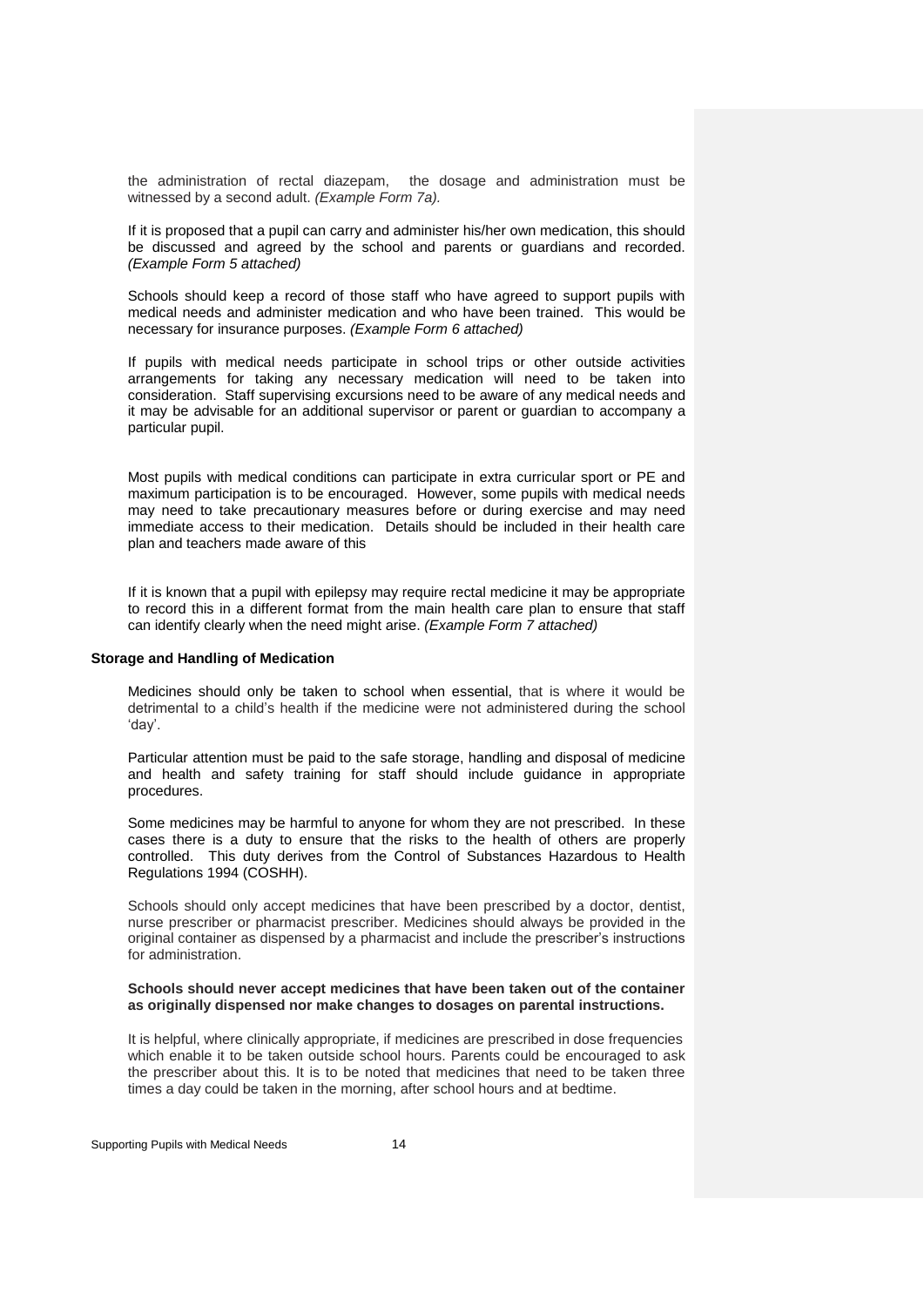The Medicines Standard of the National Service Framework (NSF) for Children<sup>3</sup> recommends that a range of options are explored including:

- o Prescribers consider the use of medicines which need to be administered only once or twice a day (where appropriate) for children and young people so that they can be taken outside school hours
- o Prescribers consider providing two prescriptions, where appropriate and practicable, for a child's medicine: one for home and one for use in the school or setting, avoiding the need for repackaging or relabelling of medicines by parents

# **Controlled Drugs**

The supply, possession and administration of some medicines are controlled by the Misuse of Drugs Act and its associated regulations. Some may be prescribed as medication for use by children, e.g. methylphenidate.

Any member of staff may administer a controlled drug to the child for whom it has been prescribed. Staff administering medicine should do so in accordance with the prescriber's instructions.

A child who has been prescribed a controlled drug may legally have it in their possession. It is permissible for schools to look after a controlled drug, where it is agreed that it will be administered to the child for whom it has been prescribed.

Schools should keep controlled drugs in a locked non-portable container and only named staff should have access. A record should be kept for audit and safety purposes.

A controlled drug, as with all medicines, should be returned to the parent when no longer required to arrange for safe disposal (by returning the unwanted supply to the local pharmacy). If this is not possible, it should be returned to the dispensing pharmacist (details should be on the label).

Misuse of a controlled drug, such as passing it to another child for use, is an offence. Schools should have a policy in place for dealing with drug misuse.<sup>4</sup>.

Pupils with medical needs should know where their medicines are stored and who holds the key. Staff should also know this.

However, some medication must be readily available in an emergency, e.g. Asthma inhalers, and should not be locked away. (Many schools allow pupils to carry their own inhalers and this approach, where appropriate, is encouraged by the LA). Schools may need to make special access arrangements for emergency medication. However, it is important to try to ensure that medicines are only accessible to those for whom they are prescribed.

Some medicines may need to be refrigerated. They can be kept in a refrigerator containing food but should be kept in an airtight container, clearly labelled. Access to the refrigerator should be restricted where possible.

If a pupil is allowed to carry and administer their own medication consideration needs to be taken about the safety of other pupils. A clear agreement must be made with the pupil and a parental consent form completed.

 $\overline{a}$ 

<sup>3</sup> *National Service Framework for Children and Young People and Maternity Services: Medicines for Children and Young People* (Department of Health/DfES, 2004)

<sup>4</sup> *Drugs: Guidance for Schools* (DfES/0092/2004)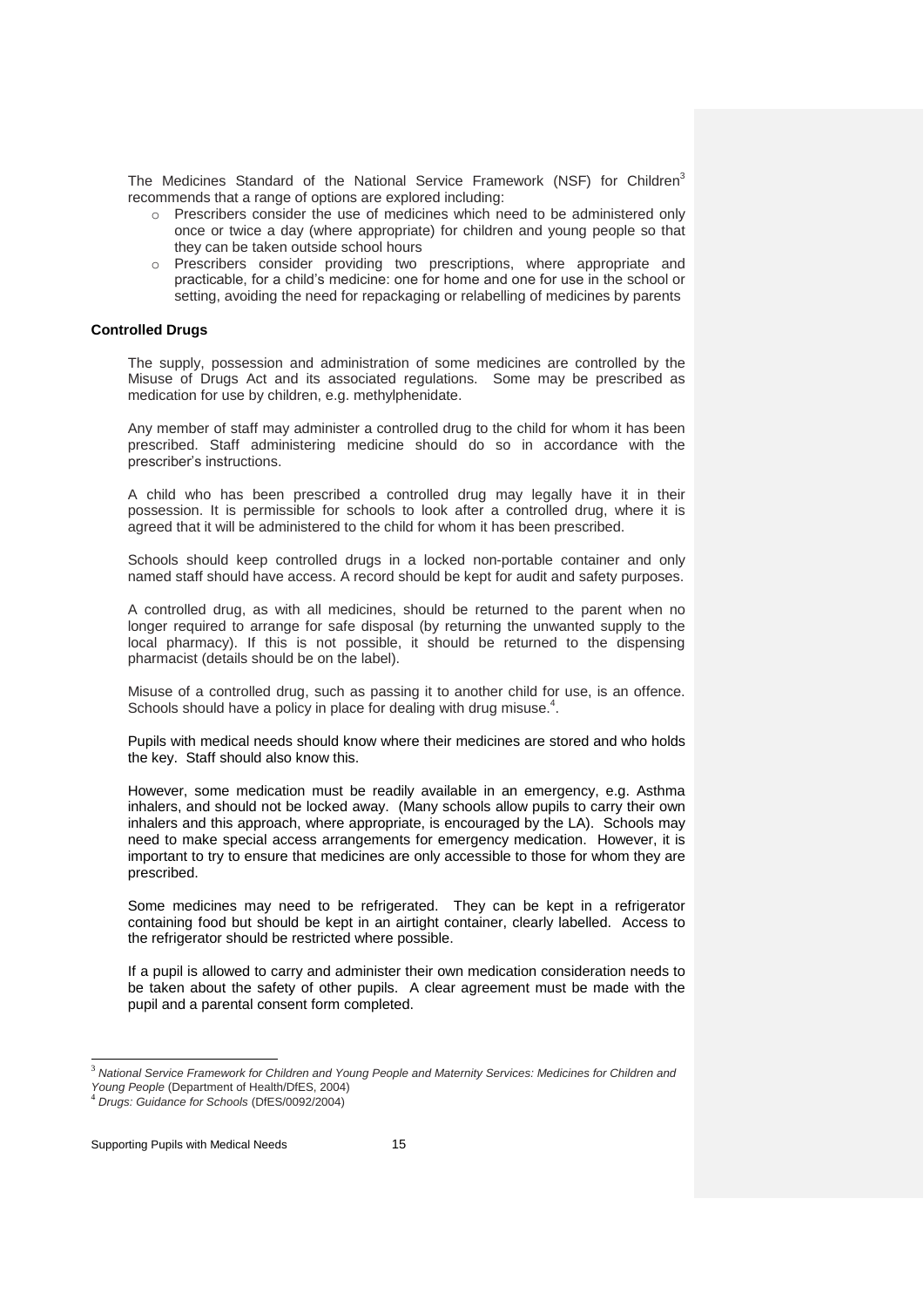Hygiene and infection precautions would be included in training given to staff volunteering to administer medication. Staff should have access to protective disposable gloves and receive guidance on care when dealing with spillages of blood and other body fluids and disposing of dressings or equipment.

#### **Non Prescription Medication**

Staff should **never** give a non-prescribed medicine to a child unless there is specific prior written permission from the parents. Where the Headteacher agrees to administer a non-prescribed medicine it **must** be in accordance with the employer's policy**. (This is a legal/statutory duty**). The employer's policy should set out the circumstances under which staff may administer non-prescribed medicines. Criteria, in the national standards for under 8s day care providers <sup>5</sup>, make it clear that non-prescription medicines should not normally be administered. Where a non-prescribed medicine is administered to a child it should be recorded on a form such as Form 4 or 9 and the parents informed. If a child suffers regularly from frequent or acute pain the parents should be encouraged to refer the matter to the child's GP.

### **A child under 16 should never be given aspirin or medicines containing ibuprofen unless prescribed by a doctor.**

#### **Refusal to take medication**

If a child refuses to take medicine, staff should not force them to do so, but should note this in the records and follow agreed procedures. The procedures may either be set out in the policy or in an individual child's health care plan. Parents should be informed of the refusal on the same day. If a refusal to take medicines results in an emergency, the school's emergency procedures should be followed.

#### **Emergency Procedures**

As part of general risk management processes all schools should have arrangements in place for dealing with emergency situations. This could be part of the school's first aid policy and provision. Other children should know what to do in the event of an emergency, such as telling a member of staff. All staff should know how to call the emergency services. Guidance on calling an ambulance is provided in Form 1.

All staff should also know who is responsible for carrying out emergency procedures in the event of need. A member of staff should always accompany a child taken to hospital by ambulance, and should stay until the parent arrives. Health professionals are responsible for any decisions on medical treatment when parents are not available.

Staff should never take children to hospital in their own car; it is safer to call an ambulance. In remote areas a school might wish to make arrangements with a local health professional for emergency cover.

Individual health care plans should include instructions as to how to manage a child in an emergency, and identify who has the responsibility in an emergency, for example if there is an incident in the playground a lunchtime supervisor would need to be very clear of their role.

 $\overline{a}$ 

<sup>5</sup> *National standards for under 8s day care and childminding-Childminding* (DFES/0649/2003); *Créches*  (DfES/0650/2003); *Full day care* (DfES/0651/2003); *Out of school care* (DfES/0652/2003); *Sessional care*  (DFES/0653/2003).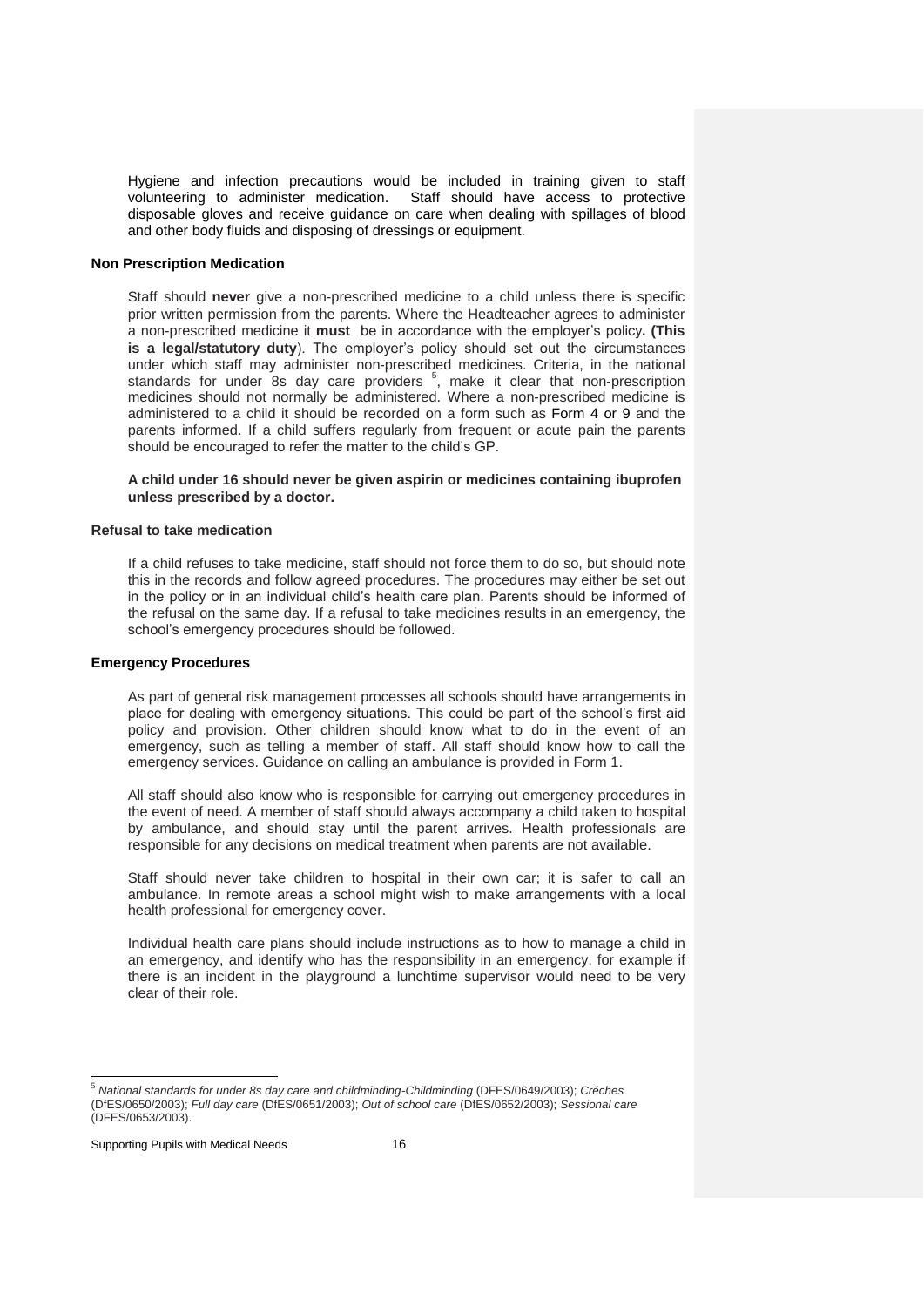# **Educational Visits**

It is good practice for schools to encourage children with medical needs to participate in safely managed visits. Schools should consider what reasonable adjustments they might make to enable children with medical needs to participate fully and safely on visits. This might include reviewing and revising the visits policy and procedures so that planning arrangements will include the necessary steps to include children with medical needs. It might also include risk assessments for such children.

Sometimes additional safety measures may need to be taken for outside visits. It may be that an additional supervisor, a parent or another volunteer might be needed to accompany a particular child. Arrangements for taking any necessary medicines will also need to be taken into consideration. Staff supervising excursions should always be aware of any medical needs, and relevant emergency procedures. A copy of any health care plans should be taken on visits in the event of the information being needed in an emergency.

If staff are concerned about whether they can provide for a child's safety, or the safety of other children on a visit, they should seek parental views and medical advice from the school health service or the child's GP. See DfES guidance on planning educational visits<sup>6</sup>.

The national standards for under 8s day care and childminding mean that the registered person must take positive steps to promote safety on outings.

#### **Sporting Activities**

Most children with medical conditions can participate in physical activities and extracurricular sport. There should be sufficient flexibility for all children to follow in ways appropriate to their own abilities. For many, physical activity can benefit their overall social, mental and physical health and well-being. Any restrictions on a child's ability to participate in PE should be recorded in their individual health care plan. All adults should be aware of issues of privacy and dignity for children with particular needs.

Some children may need to take precautionary measures before or during exercise, and may also need to be allowed immediate access to their medicines such as asthma inhalers. Staff supervising sporting activities should consider whether risk assessments are necessary for some children, be aware of relevant medical conditions and any preventative medicine that may need to be taken and emergency procedures.

# **Transport**

# Home to School

If a pupil with medical needs requires LA home to school transport then the LA has a duty to make sure that pupils are safe during the journey. Most pupils with medical needs do not require supervision on school transport, but Local Authorities should provide appropriate trained escorts if they consider them necessary<sup>7</sup>. Guidance should be sought from the child's GP or paediatrician.

Supporting Pupils with Medical Needs 17

 *<sup>6</sup> Health and Safety of Pupils on Educational Visits: a good practice guide (DfES, 1998) paragraphs 100-106. 12 <sup>7</sup> Home to school travel for pupils requiring special arrangements (DfES/0261/2004)*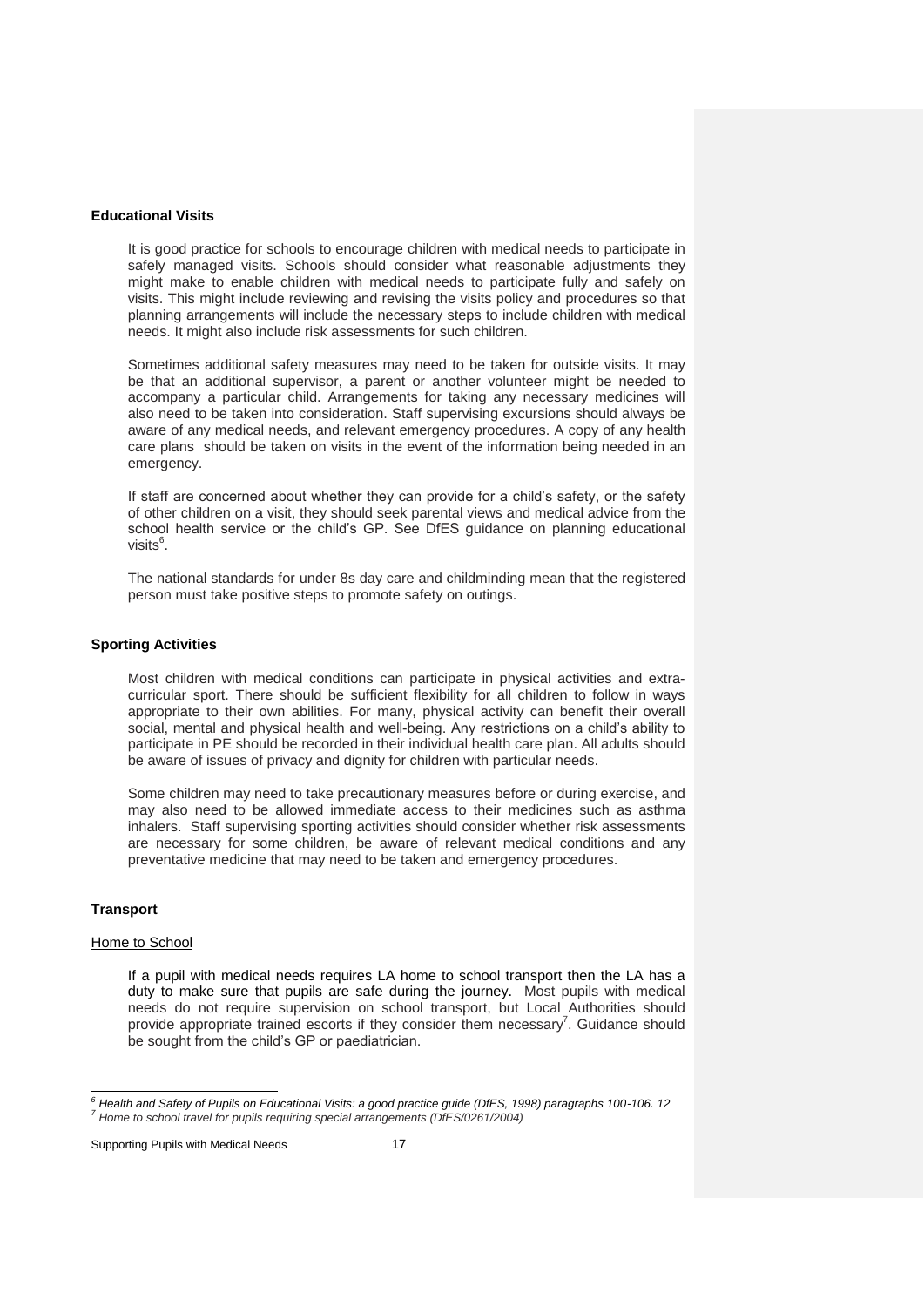Drivers and escorts should know what to do in the case of a medical emergency. They should not generally administer medicines but where it is agreed that a driver or escort will administer medicines (i.e. in an emergency) they **must** receive training and support and fully understand what procedures and protocols to follow. They should be clear about roles, responsibilities and liabilities.

Where pupils have life threatening conditions, specific health care plans should be carried on vehicles. Schools will be well placed to advise the Local Authority and its transport contractors of particular issues for individual children. Individual transport health care plans will need input from parents and the responsible medical practitioner for the pupil concerned. The care plans should specify the steps to be taken to support the normal care of the pupil as well as the appropriate responses to emergency situations. All drivers and escorts should have basic first aid training. Additionally trained escorts may be required to support some pupils with complex medical needs. These can be healthcare professionals or escorts trained by them.

Some pupils are at risk of severe allergic reactions. Risks can be minimised by not allowing anyone to eat on vehicles. As noted above, all escorts should have basic first aid training and should be trained in the use of an adrenaline pen for emergencies where appropriate.

# **Intimate or Invasive Treatment**

This will arise only very occasionally but will usually be emergency treatment that can have substantial impact on the pupil. For example, a pupil with an extreme anaphylactic reaction could die in a very short time unless adrenaline in administered - usually by the Epi Pen. Even if given too soon or in multiple doses it is unlikely to cause harm to the pupil.

Some staff will understandably be reluctant to volunteer to administer intimate or invasive treatment. No pressure should be put on staff to undertake these duties.

For those staff who feel able to volunteer training will be given and assurance of insurance cover provided.

Procedures established for administering such support should take into account the age, sex, any particular cultural sensitivity and the privacy/dignity of the child and the advisability for staff to have with them an adult 'witness' preferably of the same sex of the child. This would be addressed in the training.

#### **Off Site Education or Work Experience**

Schools are responsible for ensuring, under an employer's overall policy, that work experience placements are suitable for students with a particular medical condition and that there is appropriate insurance cover. Schools are also responsible for pupils with medical needs who, as part of Key Stage 4 provision, are educated off-site through another provider such as the voluntary sector, E2E training provider or further education college. Schools should consider whether it is necessary to carry out a risk assessment before a young person is educated off-site or has work experience.

Schools have a primary duty of care for pupils and have a responsibility to assess the general suitability of all off-site provision including college and work placements. This includes responsibility for an overall risk assessment of the activity, including issues such as travel to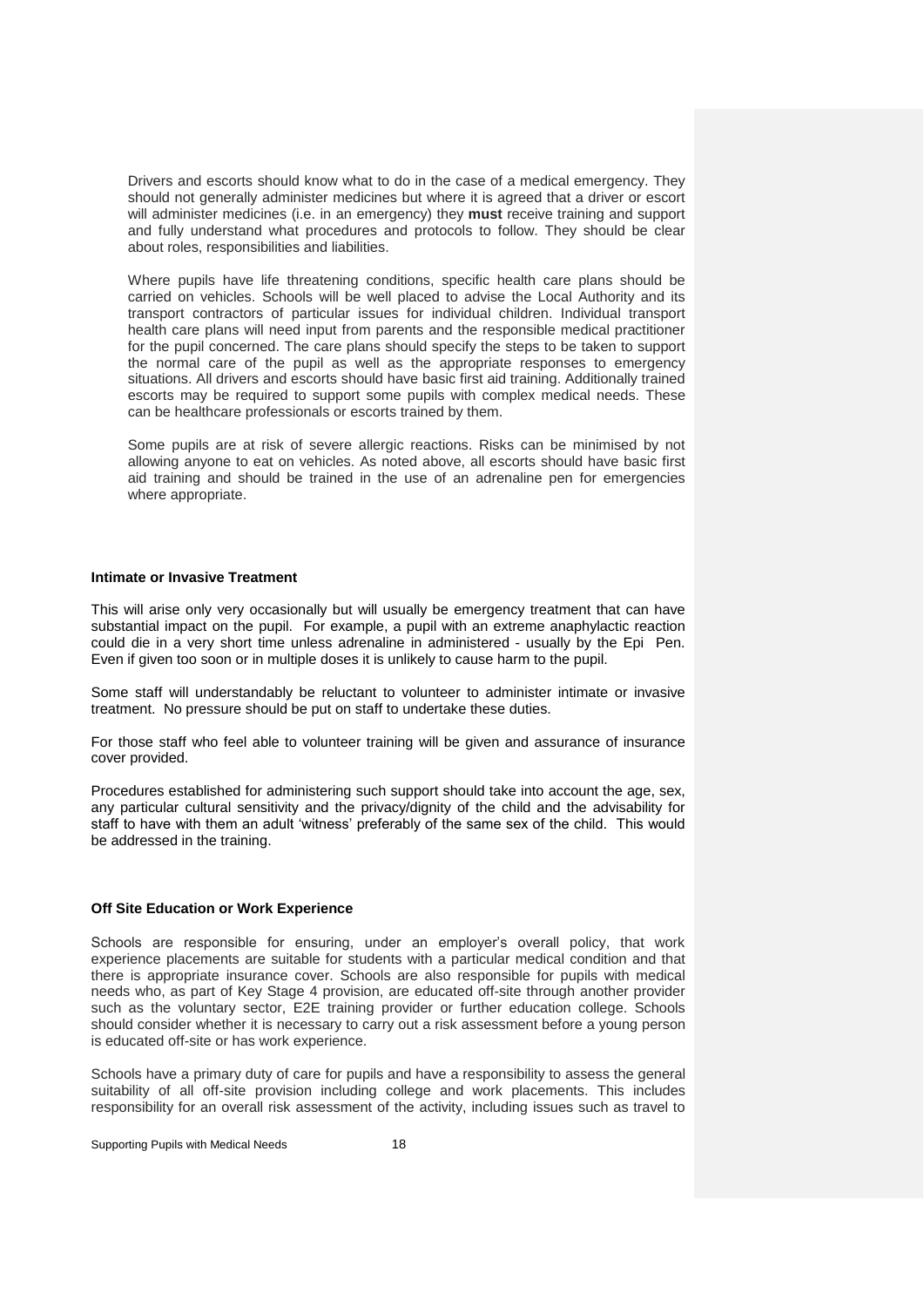and from the placement and supervision during non-teaching time or breaks and lunch hours. This does not conflict with the responsibility of the college or employer to undertake a risk assessment to identify significant risks and necessary control measures when pupils below the minimum school leaving age are on site.

Schools should refer to guidance from DfES22, the Health and Safety Executive and the Learning and Skills Council for programmes that they are funding (e.g. Increased Flexibility Programme). Generally schools should undertake an overall risk assessment of the whole activity and schools or placement organisers should visit the workplace to assess its general suitability. Responsibility for risk assessments remain with the employer or the college. Where students have special medical needs the school will need to ensure that such risk assessments take into account those needs. Parents and pupils must give their permission before relevant medical information is shared on a confidential basis with employers.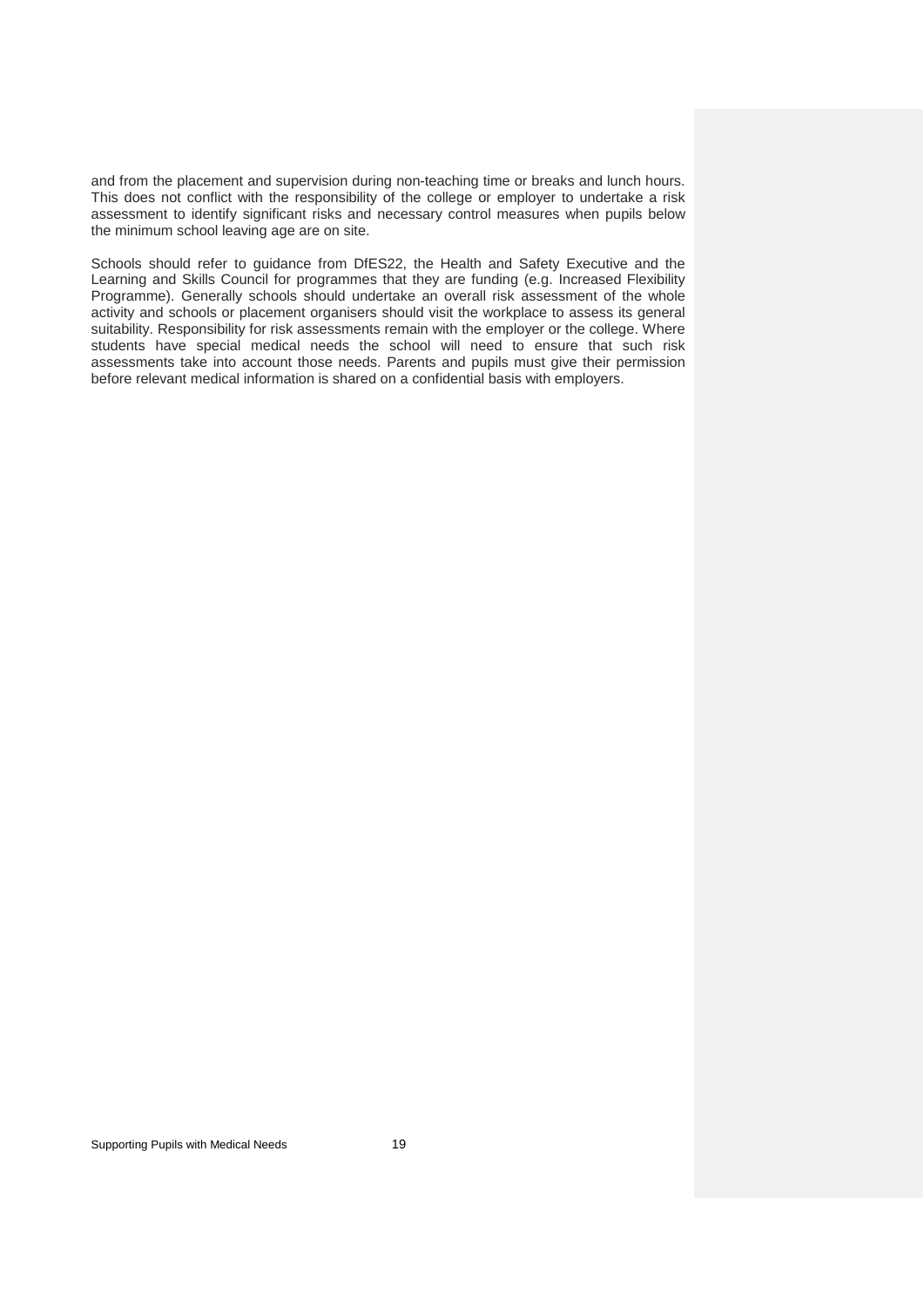# **4. The Legal Framework**

This part sets out the legal framework for schools and Local Authorities in the management of medicines in schools. It summarises :

- the main legal provisions that affect Local Authorities', and
- schools' responsibilities for managing a pupil's medical needs

It is to be noted that this annex does not constitute an authoritative legal interpretation of the provisions of any enactments, regulations or common law – that is exclusively a matter for the courts. It remains for Local Authorities, schools to develop their policies in the light of their statutory responsibilities and their own assessment of local needs and resources.

# General Background

1. Local Authorities, schools and governing bodies are responsible for the health and safety of pupils in their care. The legal framework dealing with the health and safety of all pupils in schools derives from health and safety legislation. The law imposes duties on employers. Primary Care Trusts (PCTs) and NHS Trusts have legal responsibilities for the health of residents in their area.

# Staff administering medicine

2 There is no legal or contractual duty on staff to administer medicine or supervise a child taking it. The only exceptions are set out in the paragraph below. Support staff may have specific duties to provide medical assistance as part of their contract. Of course, swift action needs to be taken by any member of staff to assist any child in an emergency. Employers should ensure that their insurance policies provide appropriate cover.

# Staff 'duty of care'

3. Anyone caring for children including teachers, other school staff in charge of children have a common law duty of care to act like any reasonably prudent parent. Staff need to make sure that children are healthy and safe. In exceptional circumstances the duty of care could extend to administering medicine and/or taking action in an emergency. This duty also extends to staff leading activities taking place off site, such as visits, outings or field trips.

# Admissions

4. Children with medical needs have the same rights of admission to school as other children, and cannot generally be excluded from school for medical reasons. In certain circumstances, e.g. where there is a risk to health and safety of staff or other pupils, children can be removed from school for medical reasons. This, however, is not exclusion.

# **THE LAW**

**The SEN and Disability Act (SENDA) 2001** amended Part IV of the Education Act 1996 making changes to the existing legislation, in particular strengthening the right of children with SEN to be educated in mainstream schools.

Schools are required to take 'reasonable steps' to meet the needs of disabled children.

Supporting Pupils with Medical Needs 20

 $\overline{a}$ <sup>8</sup> Acts of the UK Parliament since 1988 can be viewed at Her Majesty's Stationery Office (HMSO) website www.hmso.gov.uk/acts.htm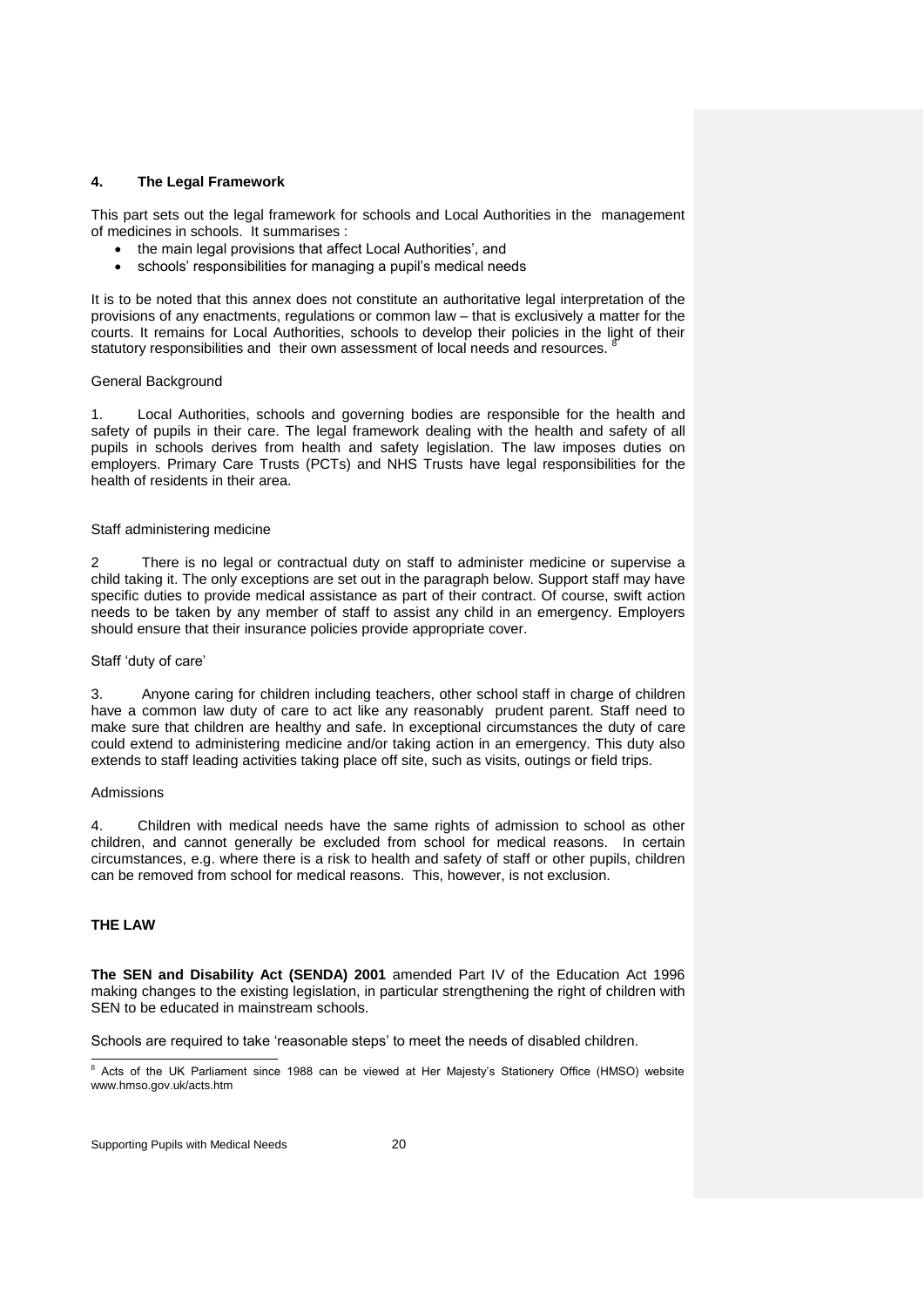# LAs and Schools

SENDA also amended Part 4 of the Disability Discrimination Act (DDA) 1995 bringing access to education within the remit of the DDA, making it unlawful for schools and LEAs to discriminate against disabled pupils for a reason relating to their disability, without justification. This might include some children with medical needs.

Part 4 duties apply to all schools; private or state maintained, mainstream or special and those early years settings constituted as schools.

Some medical conditions may be classed as a disability. The responsible body of a school will need to consider what arrangements can reasonably be made to help support a pupil (or prospective pupil) who has a disability. The Disability Rights Commission has produced a Code of Practice for Schools. Advice and training from local health professionals will help schools when looking at what arrangements they can reasonably make to support a pupil with a disability.

Since September 2002 schools and LAs have been under a duty:

- not to treat less favourably disabled pupils or students, without justification, than pupils and students who are not disabled
- to make reasonable adjustments to ensure that disabled pupils and students are not put at a substantial disadvantage in comparison to those who are not disabled

Schools are not, however, required to provide auxiliary aids or services or to make changes to physical features. Instead, schools and LAs are under a duty to plan strategically to increase access, over time, to schools. This duty includes planning to increase access to the school premises, to the curriculum and providing written material in alternative formats to ensure accessibility.

Part 4 duties cover discrimination in admissions, the provision of education and associated services and exclusions.

The reasonable adjustments duty in Part 4 includes provision of: auxiliary aids and services making physical alterations to buildings (from October 2004)

**The Health and Safety at Work etc Act (HSWA) 1974** places duties on employers for the health and safety of their employees and anyone else on the premises. This covers the head teacher and teachers, non-teaching staff, children and visitors.

Who the employer is depends on the type of school:

- for community schools, community special schools, voluntary controlled schools, maintained nursery schools and pupil referral units the employer is the Local Authority (LA),
- for foundation schools, foundation special schools and voluntary-aided schools the employer is the governing body,
- for academies and city technology colleges the employer is the governing body
- for non-maintained special schools the employer is the trustees
- for other independent schools the employer is usually the governing body, proprietor or trustees

The employer of staff at a school must do all that is reasonably practicable to ensure the health, safety and welfare of employees. The employer must also make sure that others, such as pupils and visitors, are not put at risk. The main actions employers must take under the Health and Safety at Work etc Act are to: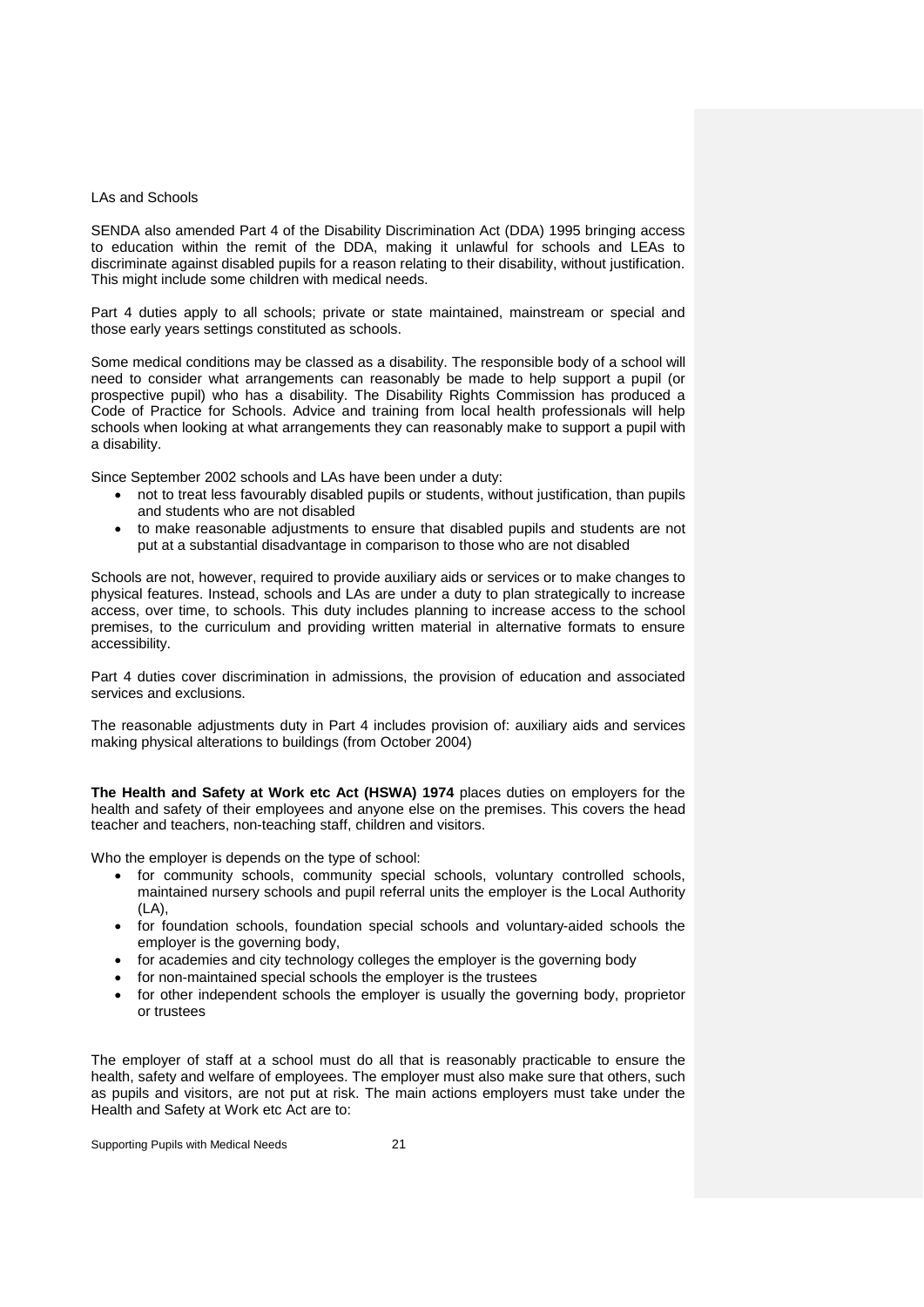- prepare a written Health and Safety policy
- make sure that staff are aware of the policy and their responsibilities within that policy
- make arrangements to implement the policy
- make sure that appropriate safety measures are in place
- make sure that staff are properly trained and receive guidance on their
- responsibilities as employees

Most schools will at some time have children on roll with medical needs. The responsibility of the employer is to make sure that safety measures cover the needs of all children at the school or setting. This may mean making special arrangements for particular children.

**The Management of Health and Safety at Work Regulations 1999**, made under HSWA, require employers to:

- make an assessment of the risks of activities
- introduce measures to control these risks
- tell their employees about these measures

HSWA and the Management of Health and Safety at Work Regulations 1999 also apply to employees. Employees must:

- take reasonable care of their own and others health and safety
- co-operate with their employers
- carry out activities in accordance with training and instructions
- inform the employer of any serious risk

In some cases children with medical needs may be more at risk than other children. Staff may need to take additional steps to safeguard the health and safety of such children. In a few cases individual procedures may be needed. The employer is responsible for making sure that all relevant staff know about and are, if necessary, trained to provide any additional support these children require.

**The Control of Substances Hazardous to Health Regulations 2002 (COSHH**) require employers to control exposures to hazardous substances to protect both employees and others. Some medicines may be harmful to anyone for whom they are not prescribed. Where a school agrees to administer this type of medicine the employer must ensure that the risks to the health of staff and others are properly controlled.

The supply, administration, possession and storage of certain drugs are controlled by the **Misuse of Drugs Act 1971** and associated regulations. This is of relevance to schools because they may have a child that has been prescribed a controlled drug. The Misuse of Drugs Regulations 2001 allows 'any person' to administer the drugs listed in the Regulations.

**The Medicines Act 1968** specifies the way that medicines are prescribed, supplied and administered within the UK and places restrictions on dealings with medicinal products, including their administration. Anyone may administer a prescribed medicine, with consent, to a third party, so long as it is in accordance with the prescriber's instructions. This indicates that a medicine may only be administered to the person for whom it has been prescribed, labelled and supplied; and that no-one other than the prescriber may vary the dose and directions for administration.

The administration of prescription-only medicine by injection may be done by any person but must be in accordance with directions made available by a doctor, dentist, nurse prescriber or pharmacist prescriber in respect of a named patient.

**The Education (School Premises) Regulations 1999** require every school to have a room appropriate and readily available for use for medical or dental examination and treatment and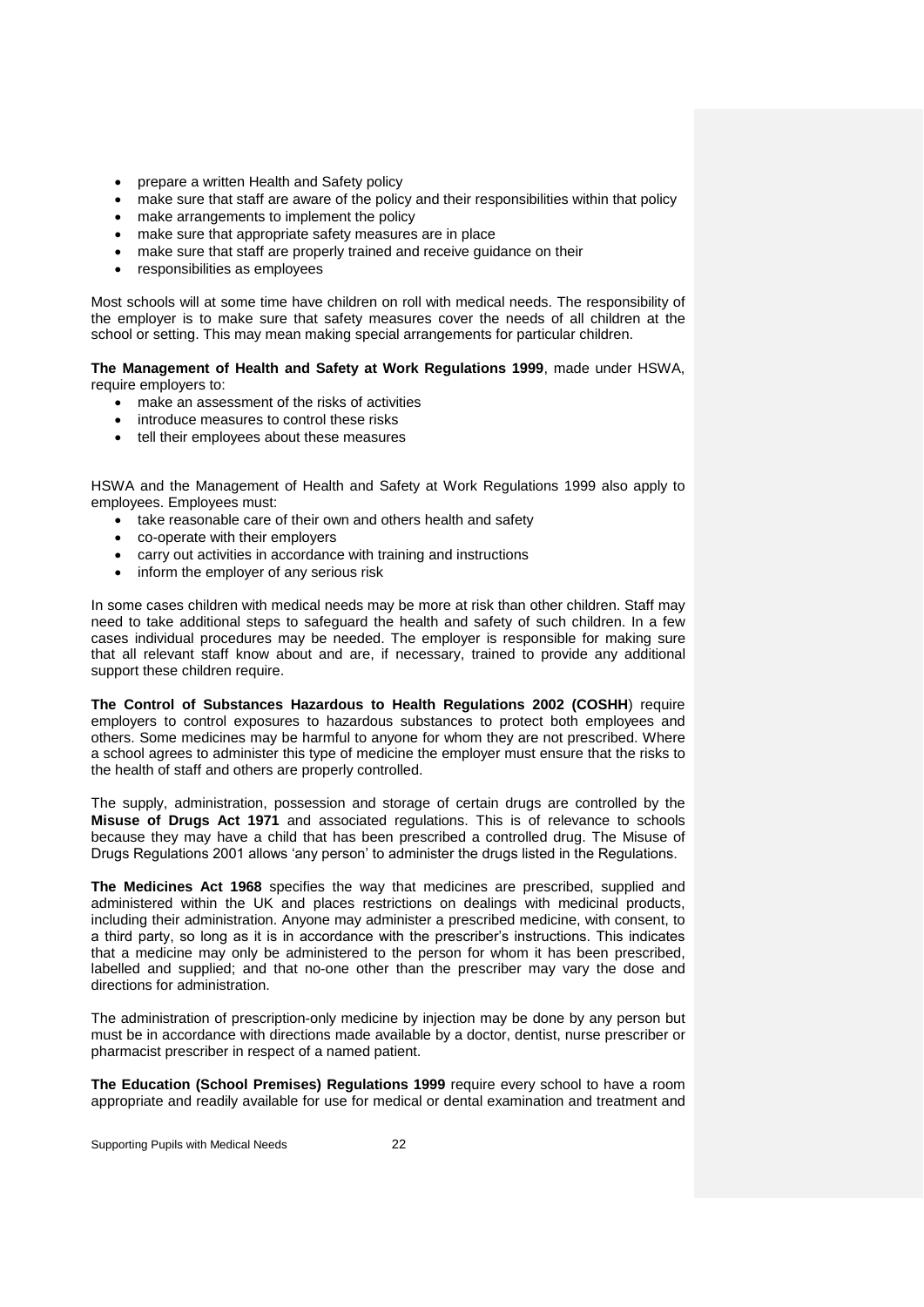for the caring of sick or injured pupils. It must contain a washbasin and be reasonably near a water closet. It must not be teaching accommodation. If this room is used for other purposes as well as for medical accommodation, the body responsible must consider whether dual use is satisfactory or has unreasonable implications for its main purpose. The responsibility for providing these facilities in all maintained schools rests with the Local Authority.

The 1999 Regulations specify the accommodation provisions that apply to boarding schools only, these state that a boarding school must have one or more sick rooms.

**The Education (Independent Schools Standards) (England) Regulations 2003** require that independent schools have and implement a satisfactory policy on First Aid and have appropriate facilities for pupils in accordance with the Education (School Premises) Regulations 1999.

**Section 312 of the Education Act 1996** sets out that a child has special educational needs if he has a learning difficulty that calls for special educational provision to be made for him. Children with medical needs will not necessarily have special educational needs (SEN). For those who do, schools should refer to the DfES SEN guidance30.

**Section 322 of the Education Act 1996** requires that local health services must provide help to an LEA for a child with SEN (which may include medical needs), unless the health services consider that the help is not necessary to enable the LEA to carry out its duties or that it would not be reasonable to give such help in the light of the resources available to the local health services to carry out their other statutory duties. This applies whether or not a child attends a special school. Help from local health services could include providing advice and training for staff in procedures to deal with a child's medical needs if that child would otherwise have limited access to education. Local Authorities and schools should work together, in close partnership with parents, to ensure proper support for children with medical needs.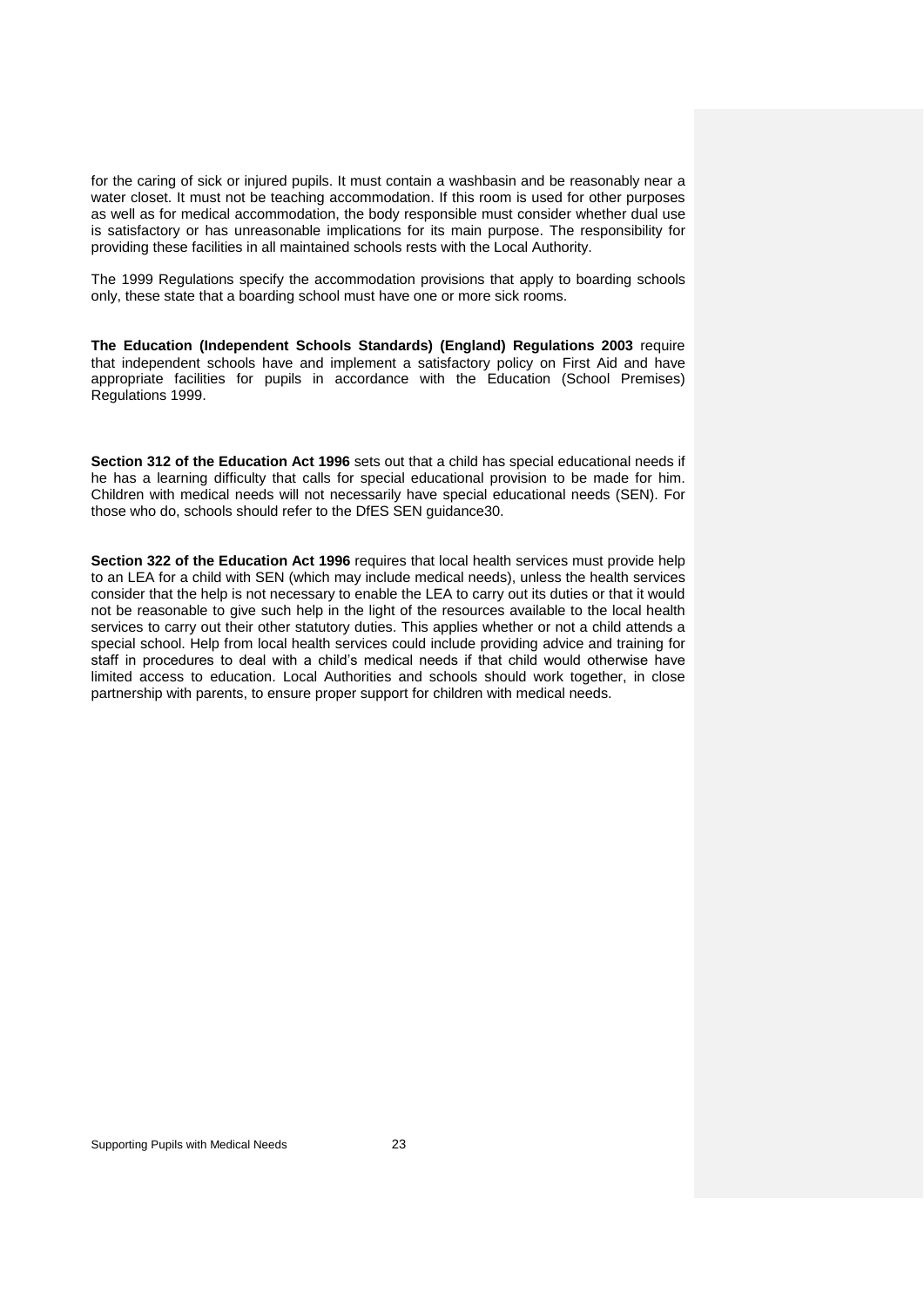# **5. Reference Documents**

Department for Education and Skills/Department of Health Guidance 2005 – 'Managing Medicines in Schools and Early Years Settings'

Department for Education and Skills Circular 22/94 Safety in Outdoor Activities

Department for Education and Skills publication HIV and Aids : A Guide for the Education Service

Department for Education and Skills guidance on First Aid

NASUWT Health and Safety Leaflet N.29 : The Administration of Medicines to Children in School.

Council for Disabled Children, 2005 - Including Me: Managing Complex Health Needs in Schools and Early Years Settings

Department for Education and Skills/Department of Health 2004– National Service Framework for Children and Young People and Maternity Services – Medicines for Children and Young People

Department for Education and Skills publications 2003 National Standards for Under 8s Day Care and Childminding: childminding; crèches; full day care; out of school care; sessional care.

Department for Education and Skills 1998 – Health and Safety of Pupils on Educational Visits – a good practice guide

Department for Education and Skills 2004 – Home to School Travel for Pupils requiring Special Arrangements

Asthma UK 2006 – School Policy Guidelines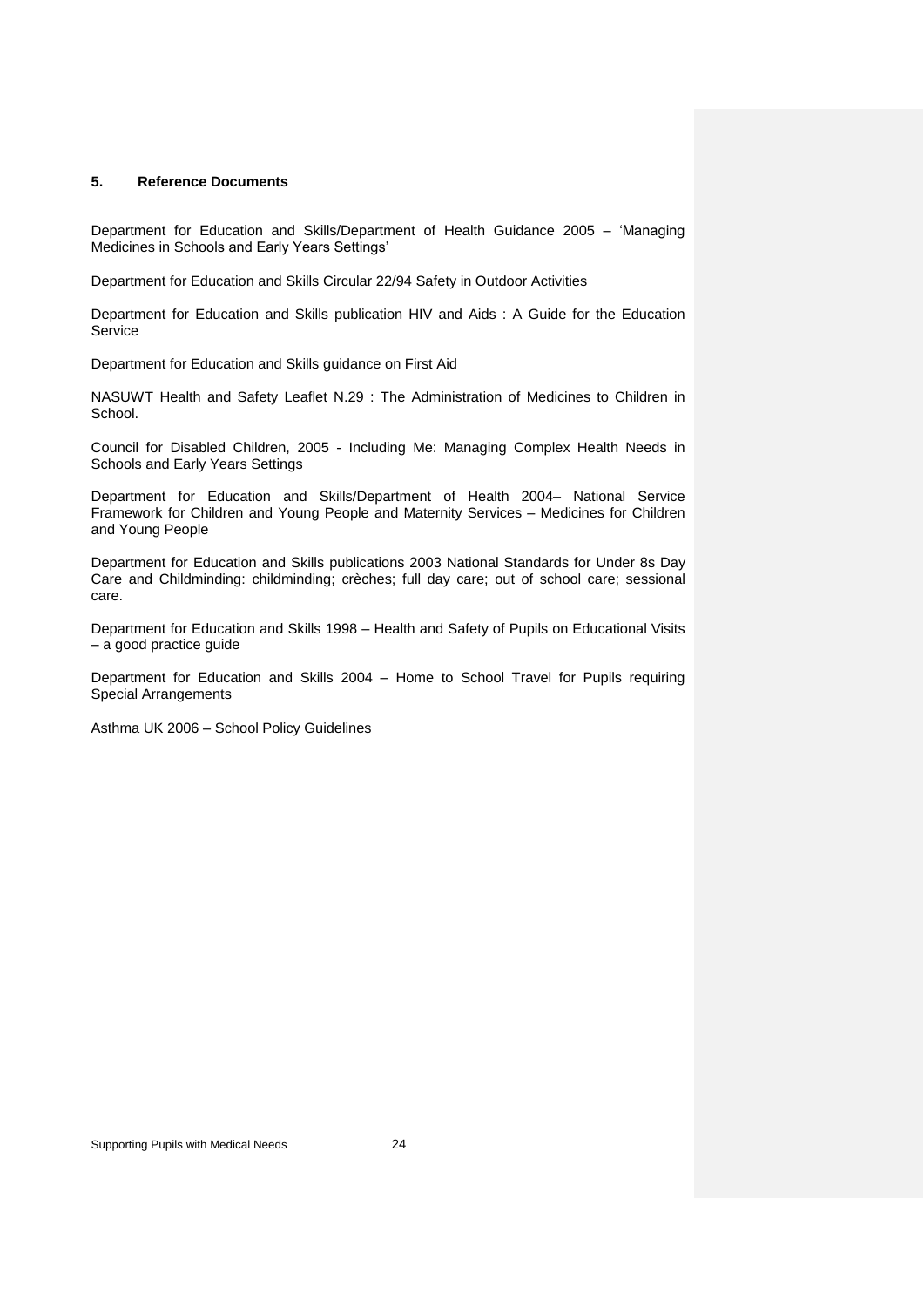# **6. Useful Contact Details :**

Council's Insurance Service

Karen Vickery Insurance Manager 020 8379 4657

karen.vickery@enfield.gov.uk

# Health Services

The main health contact for schools is likely to be a school nurse or a health visitor. The school health service may also provide guidance on medical conditions and, in some cases, specialist support for a child with medical needs.

Most schools will have contact with the health service through a school nurse or doctor. The school nurse or doctor should help schools draw up individual health care plans for pupils with medical needs, and may be able to supplement information already provided by parents and the child's GP. The nurse or doctor may also be able to advise on training for school staff on administering medicines, or take responsibility for other aspects of support. In early years settings, including nursery schools, a health visitor usually provides the support and advice.

Many other health professionals may take part in the care of children with medical needs. Often a community paediatrician will be involved. These doctors are specialists in children's health, with special expertise in childhood disability, chronic illness and its impact in the school setting. They may be directly involved in the care of the child, or provide advice to schools in liaison with the other health professionals looking after the child.

Some children with medical needs receive dedicated support from specialist nurses or community children's nurses, for instance a children's oncology nurse. These nurses often work as part of a NHS Trust or PCT and work closely with the primary health care team. They can provide advice on the medical needs of an individual child, particularly when a medical condition has just been diagnosed and the child is adjusting to new routines.

Contact :

Dr. Vijeratnam Sasha Tobin<br>
Community Paediatrician Senior Nursin<br>
Senior Nursin Cedar House Cedar House St.Michael's St.Michael's St.Michael's St.Michael's St.Michael's St.Michael's St.Michael's St.Michael's St. Chase Side Crescent Chase Side Crescent Chase Side Cres<br>
Enfield EN2 0JB<br>
Chase Side Crescent Chase Side Crescent Enfield EN2 0JB<br>020 8375 2980

Senior Nursing Officer<br>Cedar House 020 8375 2937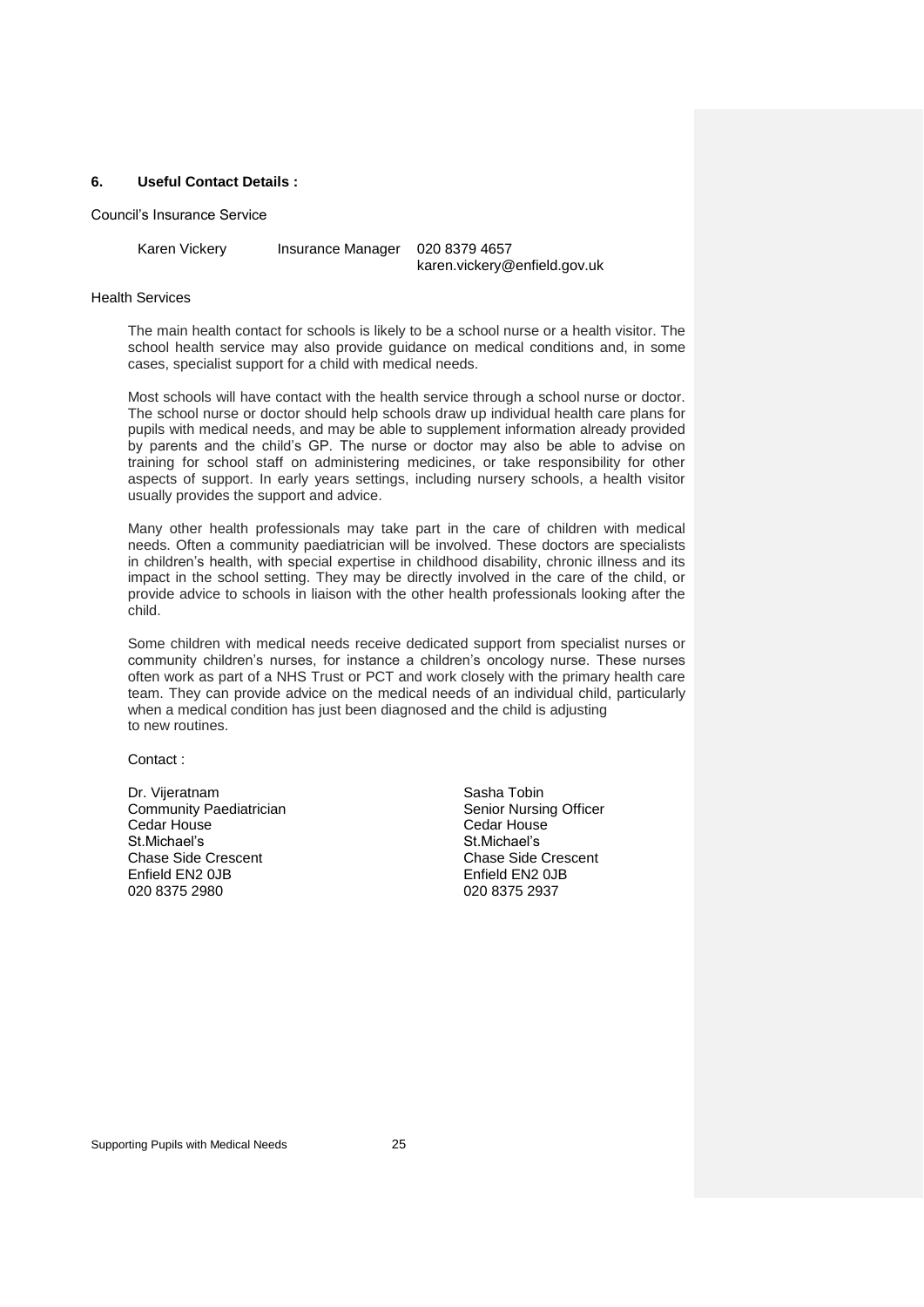| <b>National Organisation Contact details</b>                                                                                                           |                                                                                                                                                        |  |  |  |  |
|--------------------------------------------------------------------------------------------------------------------------------------------------------|--------------------------------------------------------------------------------------------------------------------------------------------------------|--|--|--|--|
| <b>Allergy UK</b><br>Allergy Help Line: (01322) 619898<br>Website: www.allergyuk.org                                                                   | The Anaphylaxis Campaign<br>Helpline: (01252) 542029<br>Websites: www.anaphylaxis.org.uk<br>www.allegryinschools.co.uk                                 |  |  |  |  |
| Asthma UK (formerly the National Asthma<br>Campaign)<br>Adviceline: 08457 01 02 03 (Mon-Fri 9am to<br>5pm)<br>Website: www.asthma.org.uk               | <b>Council for Disabled Children</b><br>Tel: (020) 7843 1900<br>Website: www.ncb.org.uk/cdc/                                                           |  |  |  |  |
| <b>Contact a Family</b><br>Helpline: 0808 808 3555<br>Website: www.cafamily.org.uk                                                                     | <b>Cystic Fibrosis Trust</b><br>Tel:<br>(020) 8464 7211 (out of hours:<br>(020)84640623)<br>Website: www.cftrust.org.uk                                |  |  |  |  |
| <b>Diabetes UK</b><br>Careline: 0845 1202960<br>Website: www.diabetes.org.uk                                                                           | <b>Department for Education and Skills</b><br>Tel: 0870 000 2288<br>Website: www.dfes.gov.uk                                                           |  |  |  |  |
| <b>Department of Health</b><br>Tel: (020) 7210 4850<br>Website: www.dh.gov.uk                                                                          | <b>Disability Rights Commission (DRC)</b><br>DRC helpline: 08457 622633<br>Textphone: 08457 622 644<br>Fax: 08457 778878<br>Website: www.drc-gb.org    |  |  |  |  |
| <b>Epilepsy Action</b><br>Freephone Helpline: 0808 800 5050 (Monday<br>- Thursday 9am to 4.30pm, Friday 9am to<br>4pm)<br>Website: www.epilepsy.org.uk | <b>Health and Safety Executive (HSE)</b><br>HSE Infoline: 0845 345-0055 (Mon-Fri 8am-<br>6pm)<br>Website: www.hse.gov.uk                               |  |  |  |  |
| <b>Health Education Trust</b><br>Tel: (01789) 773915<br>Website: www.healthedtrust.com                                                                 | <b>Hyperactive Children's Support Group</b><br>Tel: (01243) 539966<br>Website: www.hacsg.org.uk                                                        |  |  |  |  |
| <b>Mencap</b><br>Telephone: (020) 7454 0454<br>Website: www.mencap.org.uk                                                                              | <b>National Eczema Society</b><br>Helpline: 0870 241 3604 (Mon-Fri 8am to<br>8pm)<br>Website: www.eczema.org                                           |  |  |  |  |
| <b>National Society for Epilepsy</b><br>Helpline: (01494) 601400 (Mon-Fri 10am to<br>4pm)<br>www.epilepsynse.org.uk                                    | <b>Psoriasis Association</b><br>Tel: 0845 676 0076 (Mon-Thurs 9.15am to<br>4.45pm Fri 9.15am to 16.15pm)<br>Website: www.psoriasis-association.org.uk/ |  |  |  |  |
| <b>Sure Start</b><br>Tel: 0870 000 2288<br>Website: www.surestart.gov.uk                                                                               | <b>Association for Spina Bifida and</b><br><b>Hydrocephalus</b><br>Tel: 0845 4507755 (9am to 5pm) Monday<br>to Friday<br>Website: www.asbah.org        |  |  |  |  |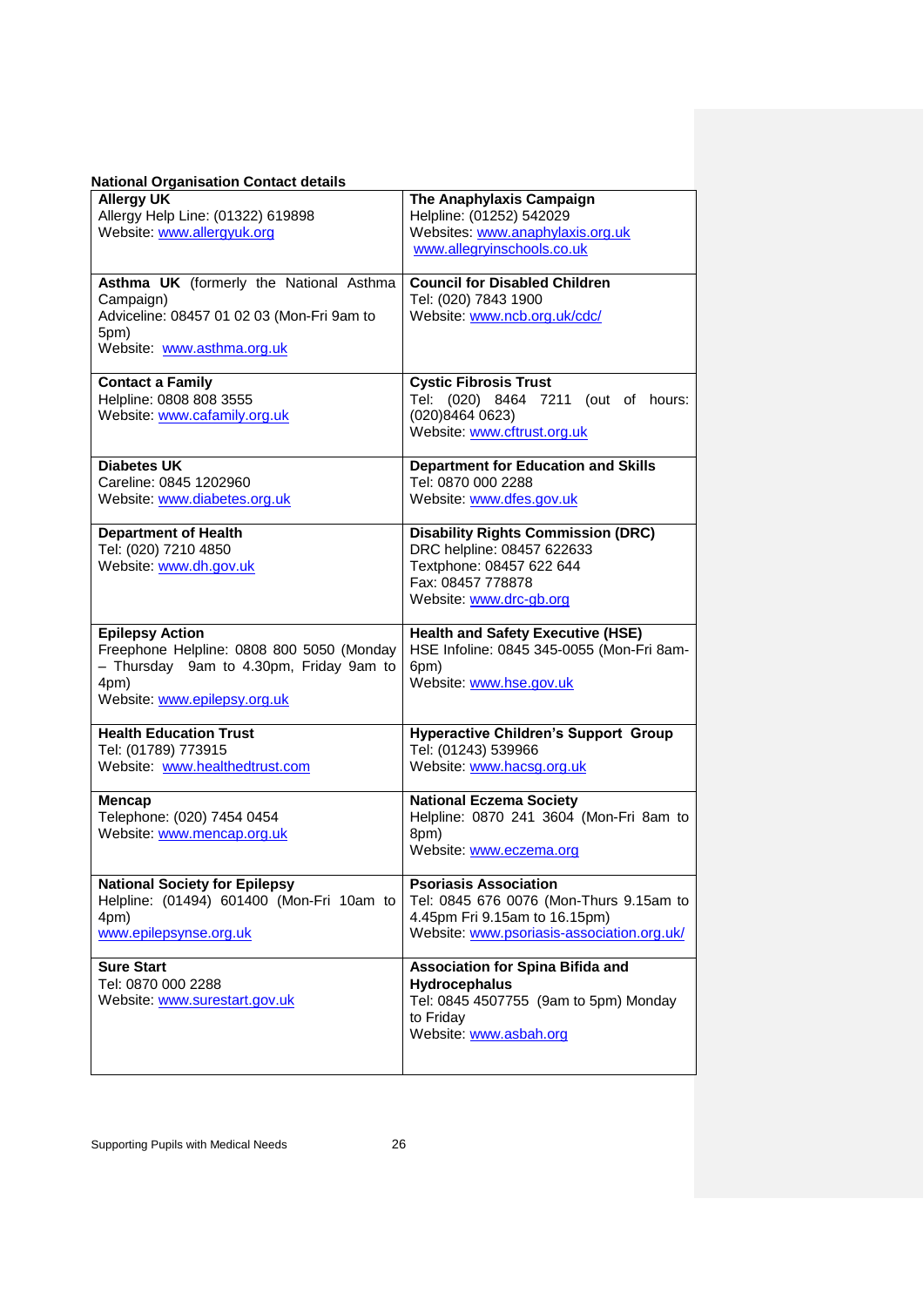# **7. Appendices**

Outline Asthma Policy

- Form 1 : Outline Health Care Plan and guidance
- Form 2 : Parental/Guardian request form for school to administer medication
- Form 3 : Example letter for schools to use to send confirmation to parents when it is agreed to administer medication to a named child
- Form 4 : Record of medication administered
- Form 5 : Form for parents or guardians to complete if they wish their child to carry and administer his/her own medication
- Form 6: Record of staff training
- Form 7 : Specific guidelines/records for the administration of rectal diazepam
- Form 7a : Record of rectal diazepam administered
- Form 8: Emergency Planning Form
- Form 9: Record of all medication administered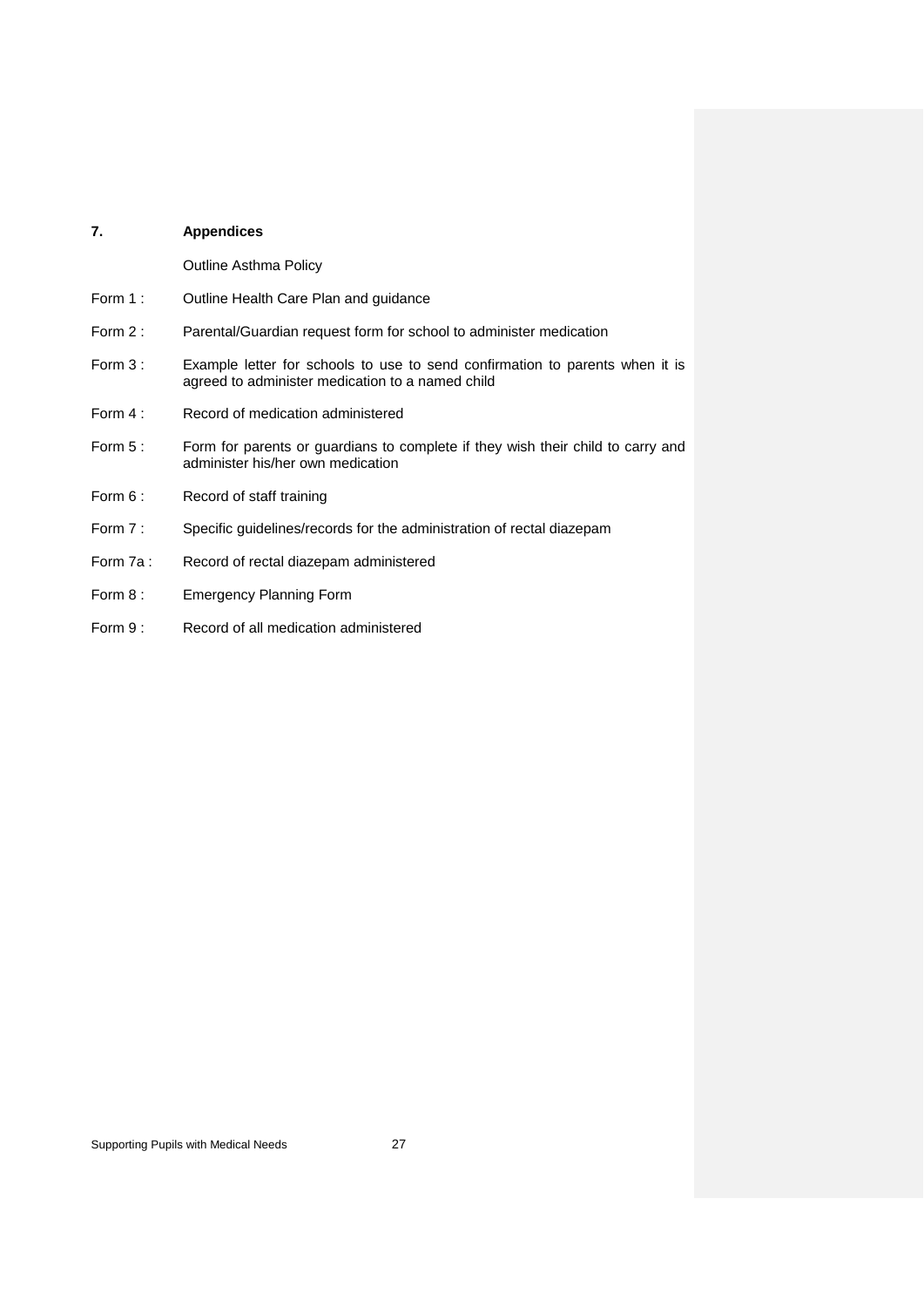# **Managing Medicines and Supporting Pupils with Medical Needs Outline Asthma Policy**

This policy should be read in conjunction with the school's policy for Managing Medicines and Supporting Pupils with Medical Needs. The general principles and legal framework in that policy apply.

Asthma UK [\(www.asthma.org.uk\)](http://www.asthma.org.uk/) has a range of information and materials that schools may like to use to support children with asthma.

# **Introduction**

# **What is Asthma?**

Asthma is common and appears to be increasingly prevalent in children and young people. One in ten children have asthma in the UK.

The most common symptoms of asthma are coughing, wheezing or whistling noise in the chest, tight feelings in the chest or getting short of breath. Younger children may verbalise this by saying that their tummy hurts or that it feels like someone is sitting on their chest. Not everyone will get all these symptoms, and some children may only get symptoms from time to time.

However in early years settings staff may not be able to rely on younger children being able to identify or verbalise when their symptoms are getting worse, or what medicines they should take and when. It is therefore imperative that early years and primary school staff, who have younger children in their classes, know how to identify when symptoms are getting worse and what to do for children with asthma when this happens. This should be supported by written asthma plans, asthma school cards provided by parents, and regular training and support for staff. Children with significant asthma should have an individual health care plan.

### **Medicine and Control**

There are two main types of medicines used to treat asthma, relievers and preventers. Usually a child will only need a reliever during the school day. **Relievers** (blue inhalers) are medicines taken immediately to relieve asthma symptoms and are taken during an asthma attack. They are sometimes taken before exercise. Whilst **Preventers** (brown, red, orange inhalers, sometimes tablets) are usually used out of school hours.

**Children with asthma need to have immediate access to their reliever inhalers when they need them.** Inhaler devices usually deliver asthma medicines. A spacer device is used with most inhalers, and the child may need some help to do this. It is good practice to support children with asthma to take charge of and use their inhaler from an early age, and many do.

Children who are able to use their inhalers themselves should be allowed to carry them with them. If the child is too young or immature to take personal responsibility for their inhaler, staff should make sure that it is stored in a safe but readily accessible place, and clearly marked with the child's name. Inhalers should always be available during physical education, sports activities and educational visits.

For a child with severe asthma, the health care professional may prescribe a spare inhaler to be kept in the school or setting.

The signs of an asthma attack include: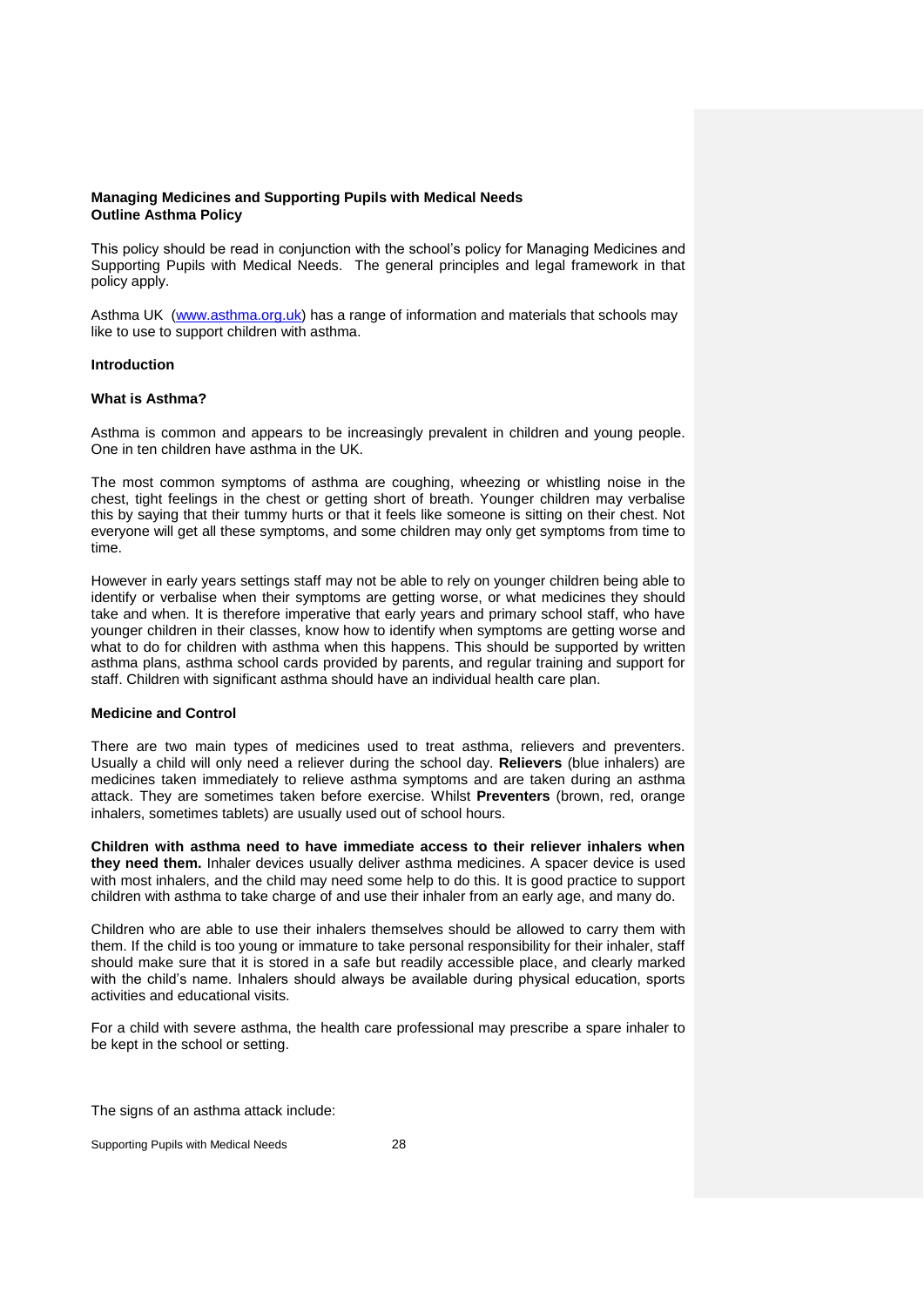- coughing
- being short of breath
- wheezy breathing
- feeling of tight chest
- being unusually quiet

When a child has an attack they should be treated according to their individual health care plan or asthma card as previously agreed. An ambulance should be called if:

- the symptoms do not improve sufficiently in 5-10 minutes
- the child is too breathless to speak
- the child is becoming exhausted
- the child looks blue

It is important to agree with parents of children with asthma how to recognise when their child's asthma gets worse and what action will be taken. An Asthma School Card (available from Asthma UK<sup>9</sup>) is a useful way to store written information about the child's asthma and should include details about asthma medicines, triggers, individual symptoms and emergency contact numbers for the parent and the child's doctor.

A child should have a regular asthma review with their GP or other relevant healthcare professional. Parents should arrange the review and make sure that a copy of their child's management plan is available to the school or setting. Children should have a reliever inhaler with them when they are in school or in a setting.

Children with asthma should participate in all aspects of the school or setting 'day' including physical activities. They need to take their reliever inhaler with them on all off-site activities. Physical activity benefits children with asthma in the same way as other children. Swimming is particularly beneficial, although endurance work should be avoided. Some children may need to take their reliever asthma medicines before any physical exertion. Warm-up activities are essential before any sudden activity especially in cold weather. Particular care may be necessary in cold or wet weather.

Reluctance to participate in physical activities should be discussed with parents, staff and the child. However children with asthma should not be forced to take part if they feel unwell. Children should be encouraged to recognise when their symptoms inhibit their ability to participate.

Children with asthma may not attend on some days due to their condition, and may also at times have some sleep disturbances due to night symptoms. This may affect their concentration. Such issues should be discussed with the child's parents or attendance officers as appropriate.

All schools and settings should have an asthma policy that is an integral part of the whole school or setting policy on medicines and medical needs. The asthma section should include key information and set out specific actions to be taken (a model policy is available from Asthma UK). The school environment should be asthma friendly, by removing as many potential triggers for children with asthma as possible.

All staff, particularly PE teachers, should have training or be provided with information about asthma once a year. This should support them to feel confident about recognizing worsening symptoms of asthma, knowing about asthma medicines and their delivery and what to do if a child has an asthma attack.

 $\overline{a}$ 

<sup>9</sup> www.asthma.org.uk

Supporting Pupils with Medical Needs 29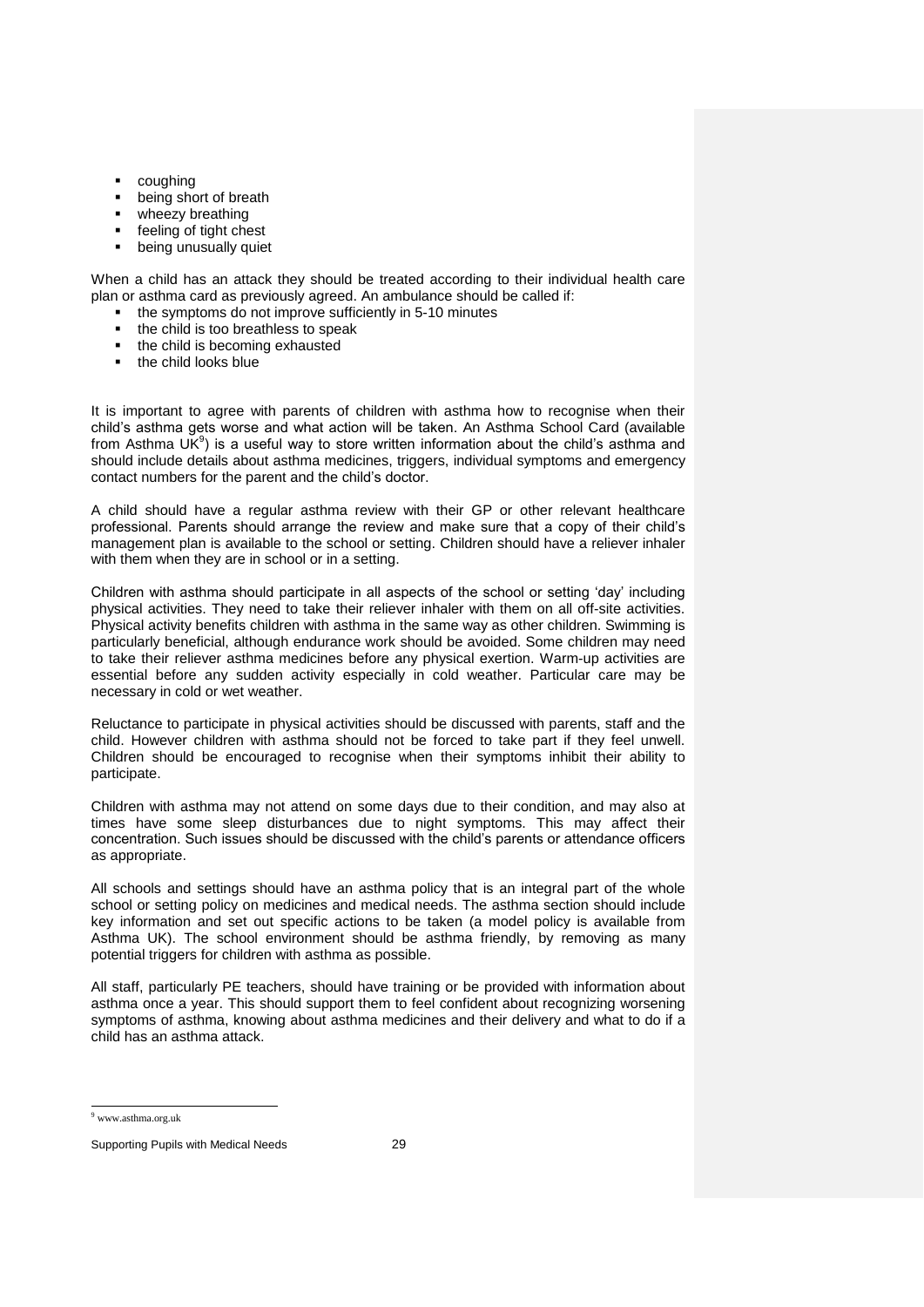# **Policy**

The policy takes account of advice from the Department for Education & Skills, Asthma UK, and has been developed in consultation with the local authority, local healthcare professionals, the school health service, parents/carers, the governing body and pupils.

# **Principles**

The school:

- recognises that asthma is a widespread, serious but controllable condition and the school welcomes all pupils with asthma
- ensures that pupils with asthma can and do participate fully in all aspects of school life, including art lessons, PE, science, visits, outings or field trips and other out-of-hours school activities
- recognises that pupils with asthma need immediate access to reliever inhalers at all times
- keeps a record of all pupils with asthma and the medicines they take, this may be in the form of an asthma register
- ensures that the whole school environment, including the physical, social, sporting and educational environment, is favourable to pupils with asthma
- ensures that all pupils understand asthma
- ensures that all staff (including supply teachers and support staff) who come into contact with pupils with asthma know what to do in an asthma attack
- will work in partnership with all interested parties including the school's governing body, all school staff, school nurses, parents/carers, employers of school staff, doctors, nurses and pupils to ensure the policy is planned, implemented and maintained successfully.

### **Asthma medicines**

Immediate access to reliever medicines is essential. Pupils with asthma are encouraged to carry their reliever inhaler as soon as the parent/carer, doctor or asthma nurse and class teacher agree they are mature enough. The reliever inhalers of younger children should be kept in an appropriate, agreed place in the classroom.

Parents/carers are asked to ensure that the school is provided with a labelled spare reliever inhaler. The class teacher will hold this separately in case the pupil's own inhaler runs out, or is lost or forgotten. All inhalers must be labelled with the child's name by the parent/carer.

School staff are not required to administer asthma medicines to pupils (except in an emergency), however, school staff who agree to administer medicines are insured by the local authority when acting in agreement with this policy. All school staff will let pupils take their own medicines when they need to.

# **Record keeping**

At the beginning of each school year or when a child joins the school, parents/carers are asked if their child has any medical conditions including asthma so that this information can be logged by the school. Parents/carers are asked to inform the school of any changes as necessary. IN some cases this information will be included in an individual medical care plan.

# **Exercise and activity – PE and games**

Supporting Pupils with Medical Needs 30